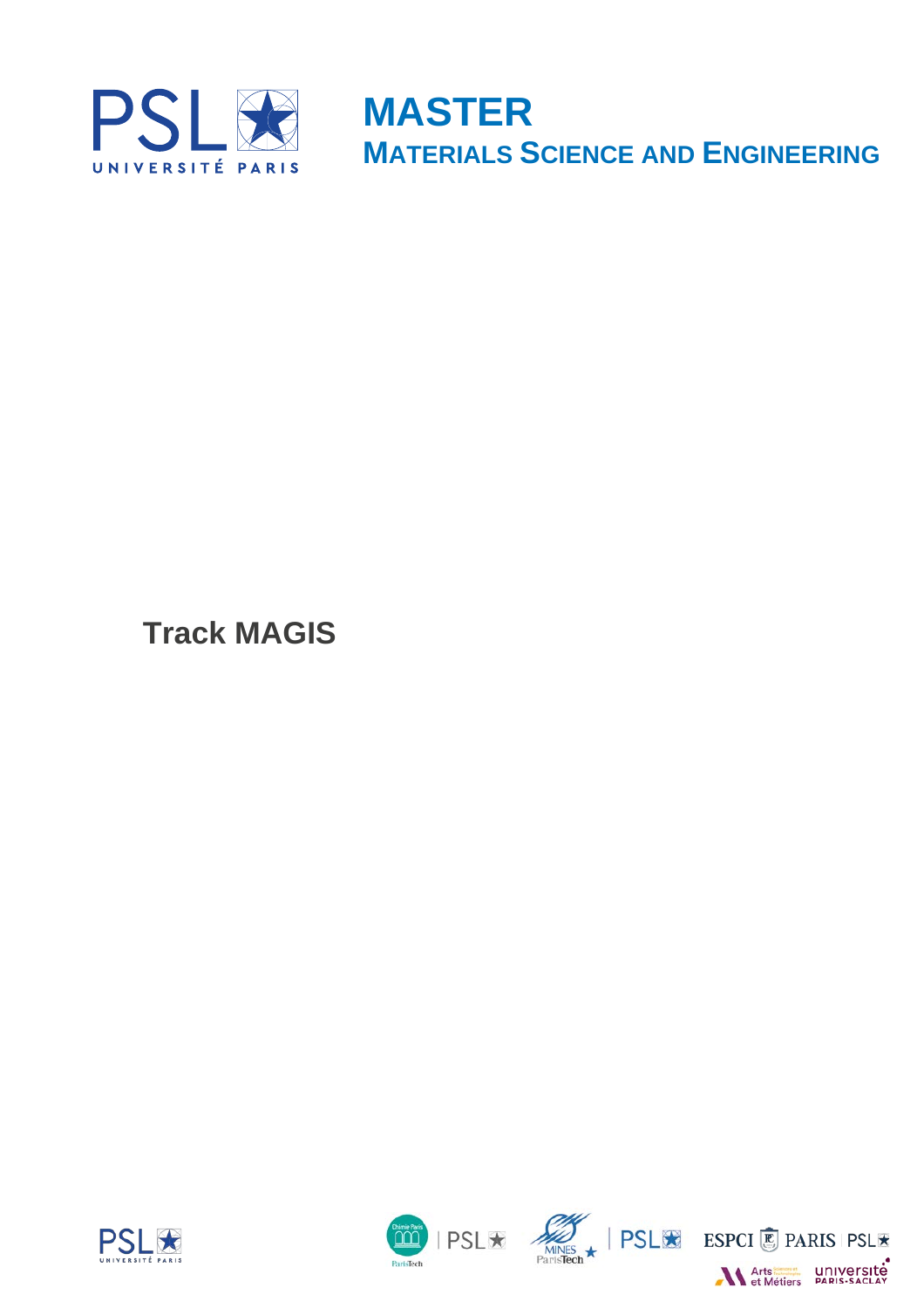#### **Master 2 : Track « Materials and Engineering Sciences in Paris » – MAGIS**

The objectives of this program are to provide students with a deeper understanding of materials science & engineering and solid mechanics fundamentals and to impart a better knowledge of recent developments in the field, for advanced industrial applications and innovative processes. This track provides an education in the mechanics of materials. It focuses on the relationships between processes, materials, microstructures, and mechanical properties for advanced industrial applications and innovative processes.

The track « MAGIS » is divided into core courses and the choice of one elective sub-track to choose among 4 :

- Elective 1 (E1) : Damage and fracture of materials and structures
- Elective 2 (E2) : Metal processing and additive manufacturing
- Elective 3 (E3) : Life cycle of polymers and composite materials
- Elective 4 (E4) : Machining and simulation

| <b>Semester 3</b>                                                                               |                 | <b>ECTS</b> | E <sub>1</sub> | E2 | E <sub>3</sub> | <b>E4</b> |
|-------------------------------------------------------------------------------------------------|-----------------|-------------|----------------|----|----------------|-----------|
| <b>EQUALIZATION TEACHING UNITS</b><br>(common to all students, optional but highly recommended) | 30 <sub>h</sub> | 0           |                |    |                |           |
| <b>CORE COURSES</b> (common to all students)                                                    | 150h            | 18          |                |    |                |           |
| <b>Material Sciences</b>                                                                        | 30 <sub>h</sub> | 3           |                |    |                |           |
| Materials constitutive equations and thermodynamic of solids                                    | 30h             | 3           |                |    |                |           |
| Numerical methods for continuum mechanics                                                       | 30 h            | 3           |                |    |                |           |
| Advanced experimental methods                                                                   | 30 h            | 3           |                |    |                |           |
| Research project                                                                                |                 | 3           |                |    |                |           |
| Scientific communication in foreign language                                                    |                 | 3           |                |    |                |           |
| OPTION (3 mandatory units + 1 unit to be choosen)                                               | 120 h           | 12          |                |    |                |           |
| <b>Fracture mechanics</b>                                                                       | 30 h            | 3           | O              |    |                |           |
| Damage and fracture of polymers and composites                                                  | 30 h            | 3           | O              |    |                |           |
| Continuum damage mechanics                                                                      | 30h             | 3           | $\circ$        | X  | $\mathsf{X}$   | X         |
| Plastic strain processing                                                                       | 30 <sub>h</sub> | 3           | X              | O  | X              | O         |
| Metal additive manufacturing                                                                    | 30h             | 3           |                | O  |                |           |
| Numerical simulation for metal processing                                                       | 30 h            | 3           |                | O  |                |           |
| Durability and recycling of polymers and composite materials                                    | 30h             | 3           |                |    | $\circ$        |           |
| Processing of polymers and composites                                                           | 30h             | 3           | $\times$       | X  | $\circ$        | X         |
| Mechanical behavior of polymers                                                                 | 30h             | 3           |                |    | $\circ$        |           |
| Multi-physical approach of cutting, materials and material integrity                            | 30 h            | 3           |                |    |                | O         |
| Advanced machining and its applications                                                         | 30h             | 3           |                |    |                | O         |
| Dynamic behaviour and failure of materials                                                      | 30 <sub>h</sub> | 3           | X              | X  | X              | X         |
| Algorithmic modelling of physical processes                                                     | 30 h            | 3           | X              | X  | X              | X         |
| Fatigue of materials                                                                            | 30 <sub>h</sub> | 3           | X              | X  | X              | X         |
| Eco-materials                                                                                   | 30 h            | 3           | X              | X  | X              | X         |
| <b>Total S3</b>                                                                                 | 300h            | 30          |                |    |                |           |
| Internship (minimum 5 months) 30 ECTS *<br><b>Semester 4</b>                                    |                 | 30          |                |    |                |           |
| Total du M2                                                                                     | 300 h           | 60          |                |    |                |           |

*O : mandatory teaching unit for the given option*

*X : optional teaching unit for the given option*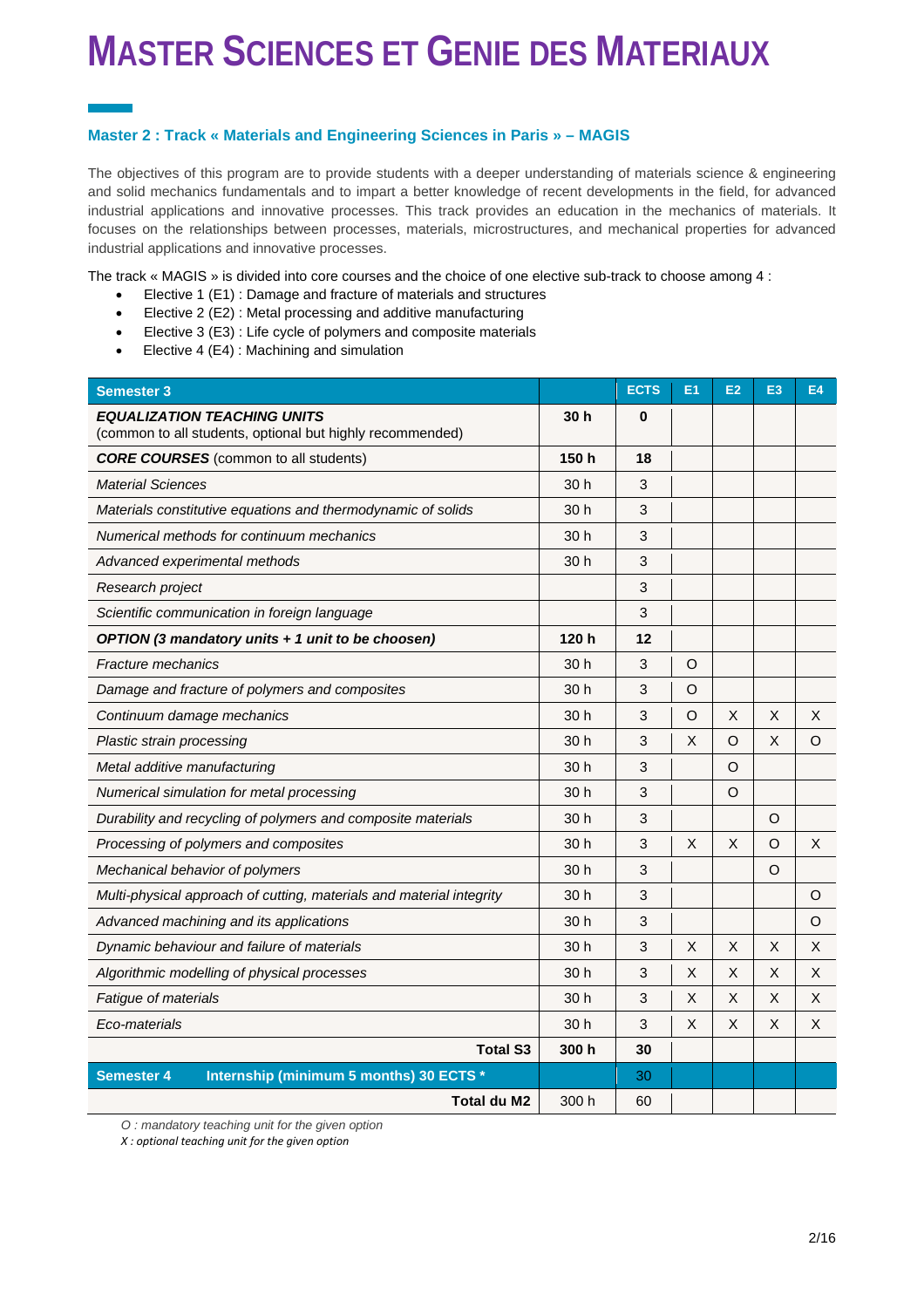### **CONTINUUM MECHANICS**

### **Equalization course**

The course is optional but highly recommended The course is taught in English

Coord. **Véronique Aubin** [\(veronique.aubin@centralesupelec.fr,](mailto:veronique.aubin@centralesupelec.fr) CentraleSupelec)

#### **Objectives**

This basic course has the aim of providing insight in the fundamental concepts of kinematics and the different stress measures in order to formulate the equilibrium of a deformable body undergoing a finite motion. The necessary complements on tensor algebra and analysis are reviewed at the beginning of the course. Starting from the finite deformations framework, the more familiar small transformations are deduced by linearization. In particular, a discussion on the objectivity (frame indifference) of the physical quantities introduced is proposed. A proper understanding of the mechanical concepts used throughout the course requires mathematics of tensor algebra and tensor calculus. The symbolic (modern) notation is typically used, completed by the index notation at the appropriate point. The last part is devoted to linear elasticity with a brief discussion of finite elasticity. Some examples of application are finally given. This course should provide the student of the master MAGIS with a reasonable background in mechanics to learn efficiently more specific subjects during the semester.

#### **Content**

#### **Chapter 0. Tensor algebra**

- Body, configuration and motion Material and spatial description
- Material derivative, velocity, acceleration
- Deformation gradient, deformation tensors and invariants
- Polar decomposition, Volume and area change– Conservation of mass Distortion
- Homogeneous deformations and motion of rigid body
- Linearized kinematics Small displacements and tensor of infinitesimal strains
- Deformation rate
- Objectivity of kinematics quantities

#### **Chapter 2. Kinematics of continuous media**

- Body, configuration and motion Material and spatial description
- Material derivative, velocity, acceleration
- Deformation gradient, deformation tensors and invariants
- Polar decomposition, Volume and area change– Conservation of mass Distortion
- Homogeneous deformations and motion of rigid body
- Linearized kinematics Small displacements and tensor of infinitesimal strains
- Deformation rate
- Objectivity of kinematics quantities

#### **Chapter 3. Stress and equilibrium**

- Body and contact forces Postulate of Cauchy
- Translational and rotational equilibrium of a continuum
- Properties of the Cauchy stress tensor Deviatoric and pressure components
- Examples of stress states
- Piola-Kirchhoff stress tensors
- Objective stresses Principal of virtual work

#### **Chapter 4 : Elasticity and applications**

- Recalls on infinitesimal and linear elasticity
- Elasticity tensor in material and spatial description
- Examples of applications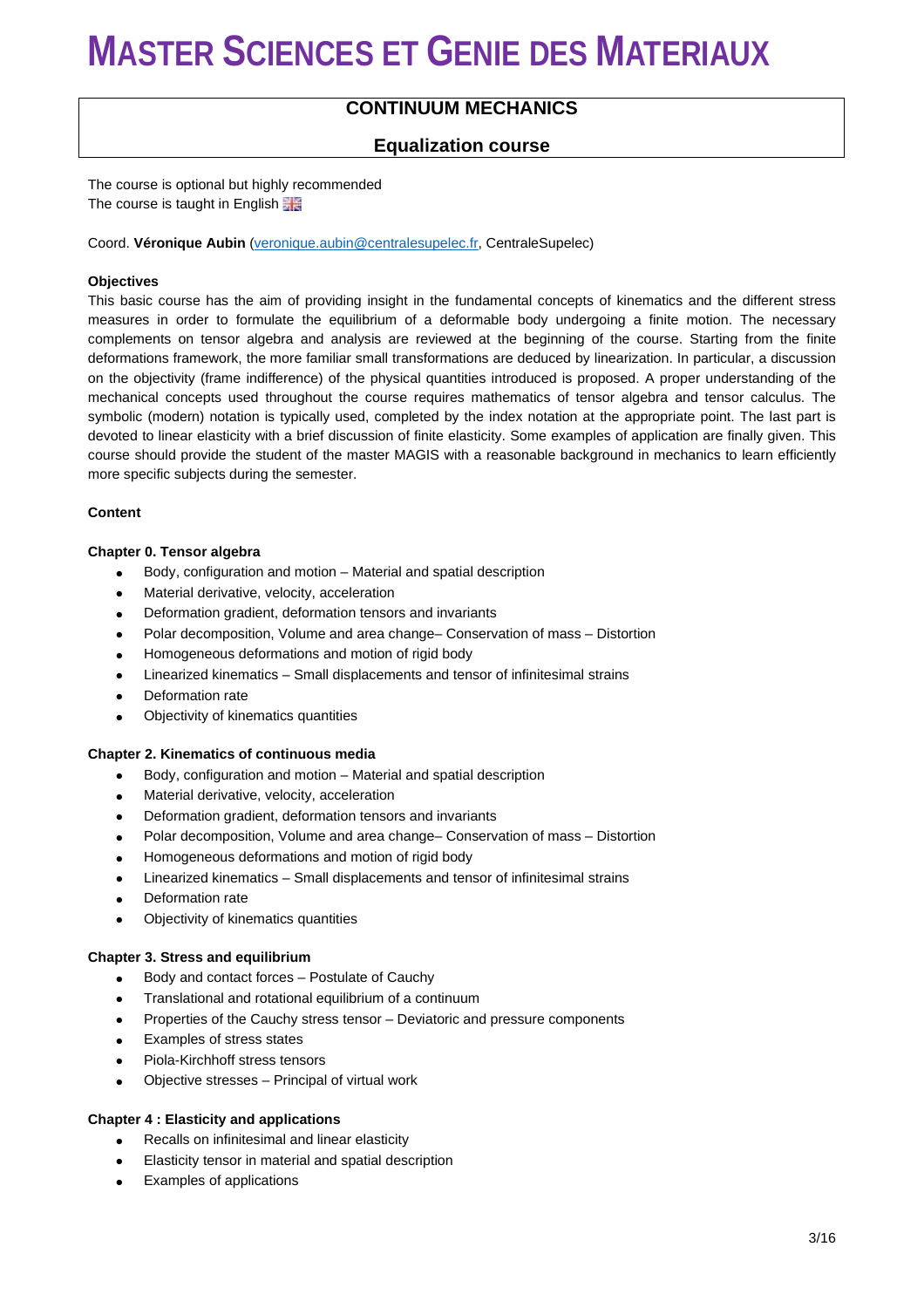#### **References**

- Bonet J. and Wood R. D., Nonlinear continuum mechanics for finite element analysis, Cambridge University Press, 2000
- Botsis J. et Deville M., Mécanique des milieux continus: une introduction, Presses Universitaires Romandes, 2005
- Curnier A., Mécanique des solides déformables (Tome 1), Presses Universitaires Romandes, 2004†
- Fung Y. C. and Pin Tong, Classical and computational solid mechanics, World Scientific Publishing Co. Pte. Ltd. 2001
- Gurtin M., An introduction to Continuum Mechanics, Academic Press, 1981
- Haupt P., Continuum Mechanics and Theory of Materials, Springer, 2000 †
- Holzapfel G.A., Nonlinear Solid Mechanics, John Wiley & Sons, LTD, 2000
- Lemaitre J. et Chaboche J. L., Mécanique des matériaux solides, Dunod, 1988
- Simmonds J.G., A Brief on Tensor Analysis, 2nd edn, Springer-Verlag, New York, 1994

† : advanced books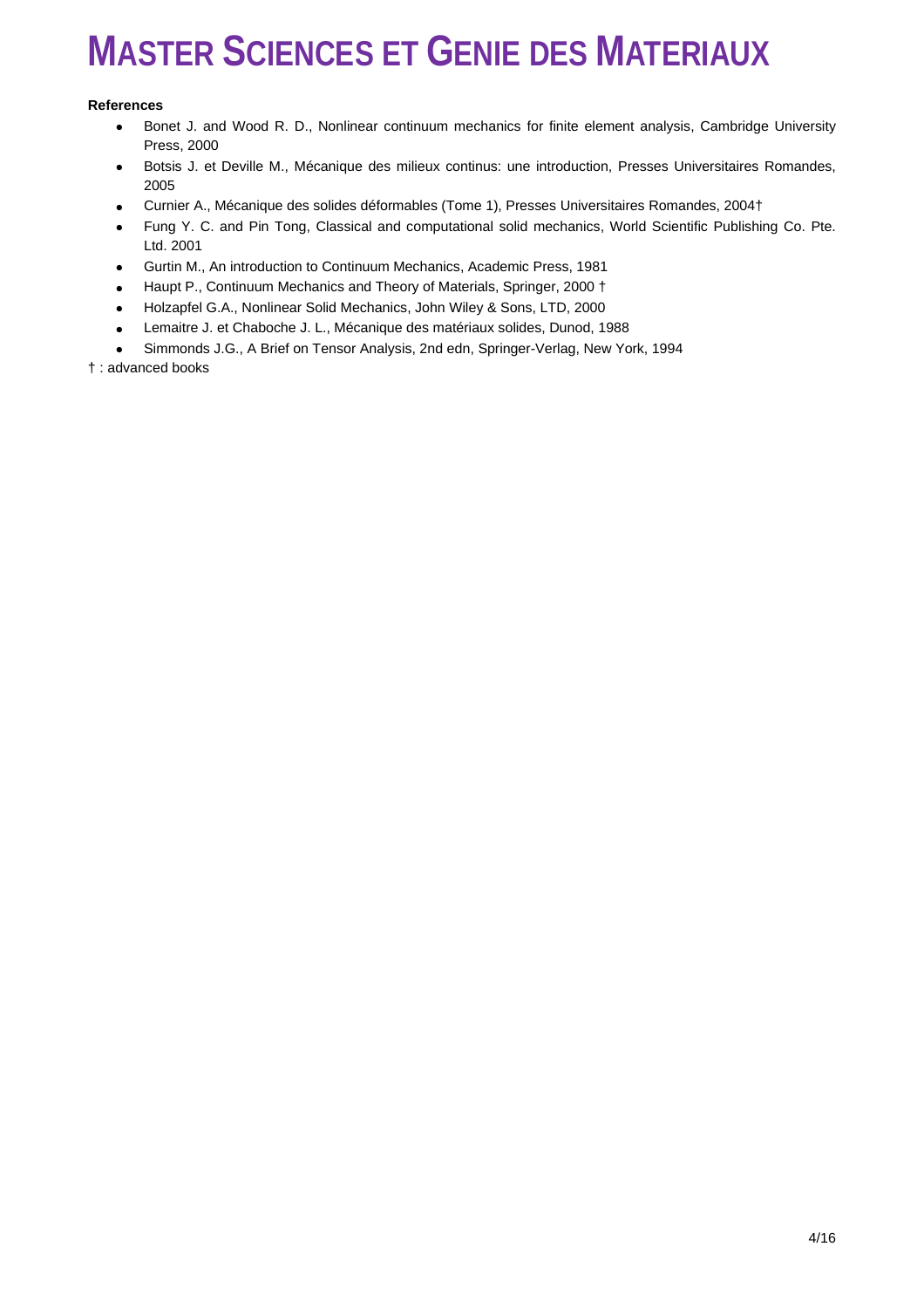### **MATERIALS AND METALLURGY**

### **Equalization course**

The course is optional but highly recommended The course is taught in English

#### Coord. **Anne-Françoise GOURGUES-LORENZON** [\(](mailto:anne-%20francoise.gourgues@ensmp.fr)[anne-francoise.gourgues@mines-paristech.fr,](mailto:anne-francoise.gourgues@mines-paristech.fr) [M](mailto:anne-%20francoise.gourgues@ensmp.fr)INES Paristech)

#### **Objectives**

This course aims at refreshing students' knowledge about basics in materials science. Microstructure-property relationships are the core subject of this course, especially, mechanical properties that are addressed in the master curriculum. The 15-hour course is very interactive, so that the students will check acquired skills in real time.

#### **Chapter 1. Fundamentals about microstructure of materials**

- Introduction to the various families of materials: starting from in-service properties. Origin, typical values of these properties (Young's modulus, thermal expansion, melting temperature...) .
- Atomic bonding. Crystal state. Amorphous state (and glass transition). Basics of crystallography.
- Microstructure of metal alloys, of ceramics: solid solution, grains, texture, phases.
- Defects in materials: vacancies, dislocations, interfaces (and interfacial energy), cavities, inclusions...

#### **Chapter 2. Formation des microstructures : outils thermocinétiques**

- Basics of phase transformations from the material's point of view.
- Basics of thermodynamics (thermodynamic potentials, equilibrium phase diagrams)
- Basics of kinetics: nucleation, growth, Avrami equation, thermal activation.
- Non-diffusive phase transformations.

#### **Chapter 3. Processing of materials: a few examples**

- Objective of processing steps for different families of materials.
- Ferrous alloy metallurgy (steelmaking) : electrical route, ore route. Solidification, crystal growth, solidificationinduced microstructures, solidification defects.
- Cementitious materials.
- Glass manufacturing: the role of viscosity.

#### **Chapitre 4. Linking microstructure to mechanical strength - Heat treatments**

- Application to heat treatments of metal alloys; iron-carbon equilibrium diagram, TTT and CCT diagrams of steels, associated microstructures.
- Case study on precipitation: heat treatments of aluminium alloys.
- Application 1: automotive steels.
- Strengthening: solid solution strengthening; grain size strengthening (Hall-Petch equation); strain hardening; precipitation strengthening. Quantification of all of these contributions.
- Application 2: nickel-base superalloys for aircraft turbine blades.

#### **Chapitre 5. Polymer processing and microstructures**

- Introduction to polymers: macromolecules. 2D, 3D networks.
- Configuration (tacticity), conformation
- Amorphous state. Random coil.
- Crystal state: crystal structure of polymers.
- Microstructures : crystal lamellae, spherulite
- Evolution of modulus with temperature: glassy state, viscoelasticity, rubbery state, viscous flow. Interpretation of dynamic mechanical analysis measurements.
- Fibres: natural fibres, synthetic fibres : microstructures, properties (stiffness).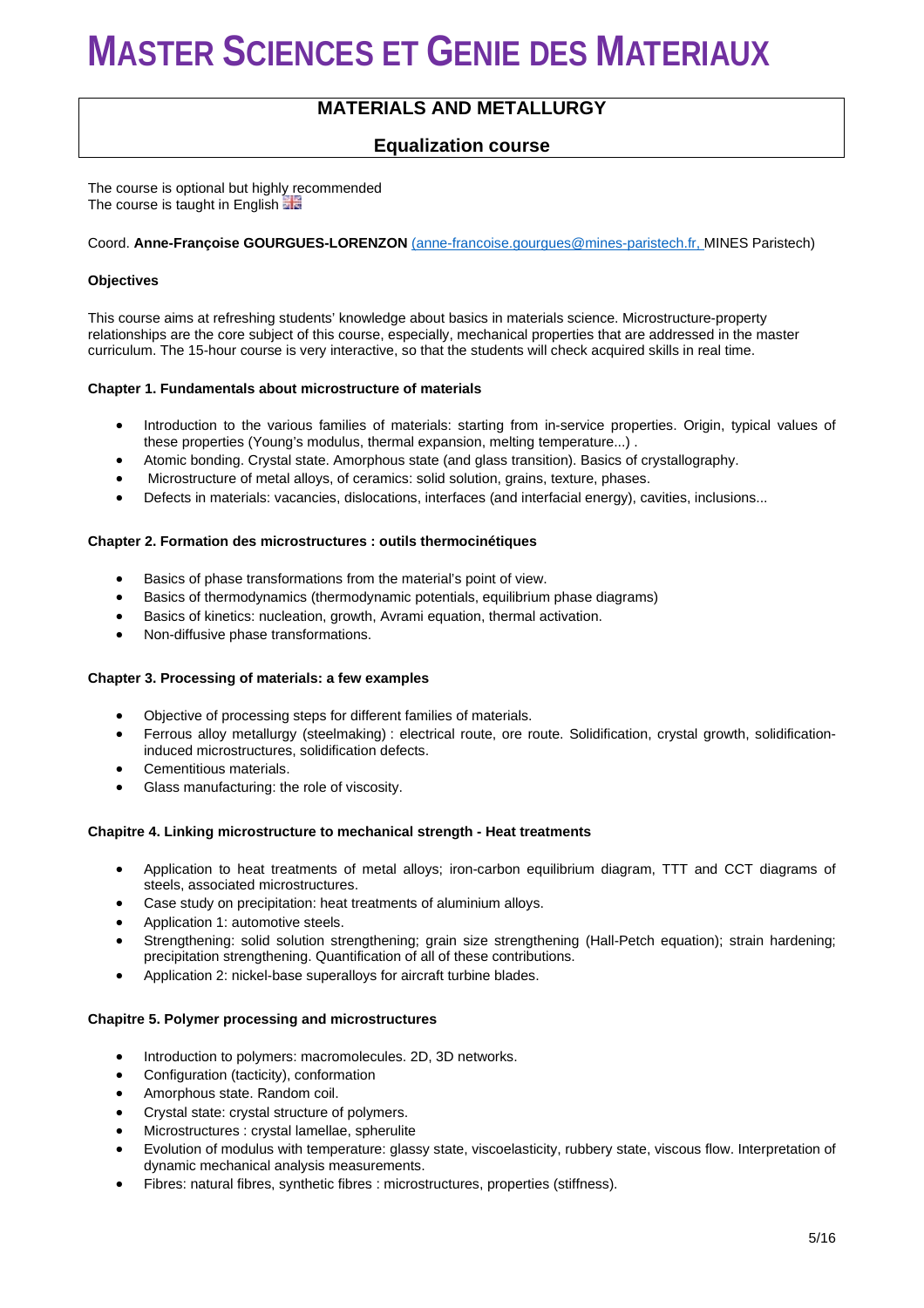## **MATERIALS SCIENCE**

### **Core course**

The teaching unit is mandatory. The teaching unit is taught in French. The teaching unit is taught in English.

#### **Outline**

3 ECTS / 30h/ 10 sessions of 3 hours

Courses : 13h Exercises : 13h Practice : 4h

Coord. **Véronique Favier** [\(veronique.favier@ensam.eu,](mailto:veronique.favier@ensam.eu) ENSAM Paris)

#### **Team**

Etienne Barthel, [etienne.barthel@espci.psl.eu](mailto:etienne.barthel@espci.psl.eu) Véronique Favier, [veronique.favier@ensam.eu](mailto:veronique.favier@ensam.eu) Ricardo Gatti, [riccardo.gatti@onera.fr](mailto:riccardo.gatti@onera.fr) Bruno Fayolle, [bruno.fayolle@ensam.eu](mailto:bruno.fayolle@ensam.eu) Samuel Forest, [samuel.forest@mines-paristech.fr](mailto:samuel.forest@mines-paristech.fr) Sylvie Pommier, [sylvie.pommier@universite-paris-saclay.fr](mailto:sylvie.pommier@universite-paris-saclay.fr)

#### **Objectives**

This teaching unit aims at clarifying the relationships between the structure of materials and their mechanical properties. In materials science, multiscale modelling is developing rapidly and requires an in-depth understanding of the physical basis of materials behaviour so that for instance new materials with optimal properties can be created. Therefore it is aimed at relating the desired properties of a material to the structure of the material from the atomic scale (10-10m) to the scale of the microstructure (10-4 m). From this point of view, the field is at the intersection between mechanics and physics. In this teaching unit, metallic materials, polymers and material that possess and internal length scale such as nano-structured materials, metallic foams or bones will be specifically considered..

#### **Targets**

A solid knowledge in material science becomes essential when working within the field of processin of existing or new materials, and of structural design, in particular when complex, non-linear material behaviours are encountered. In industry, this is mainly relevant for the material selection when a new system is designed, for the choice of the best process to obtain optimized properties for a given application, and for the development of new materials and processes for emerging applications. The relevant industrials sectors are diverse, ranging from transportation, energy production, construction to electronics or health !

#### **Topics**

- Polymers : 3 sessions
- Metals : 4 sessions
- Nano-Materials and biological materials : 2 sessions
- One session for practice (numerical or experimental).

#### **References**

- D. François, A.Pineau, A. Zaoui, (1993), Comportement mécanique des materiaux, tomes 1 et 2, Hermes, Paris
- J. Friedel, (1964), Dislocations, Pergamon, Oxford.
- J.P. Hirth, J.Lothe, (1968), Theory of dislocations, Mac Graw Hill.
- D. Jaoul, (1965), Etude de la plasticité et application aux métaux, Dunod, Paris.
- D. Hull, J. Bacon, (1984), Introduction to dislocations, International series on materials science and technologie, Pergamon, Oxford.
- H. H. Kausch et col.(2001), Matériaux Polymères. Propriétés Mécaniques et Physiques, Traité des Matériaux vol. 14. Presses Polytechniques et Universitaires Romande Lausanne.
- G. Kostortz et col. (2001), Phase Transformations in Materials, Wiley-VCH, Weinheim.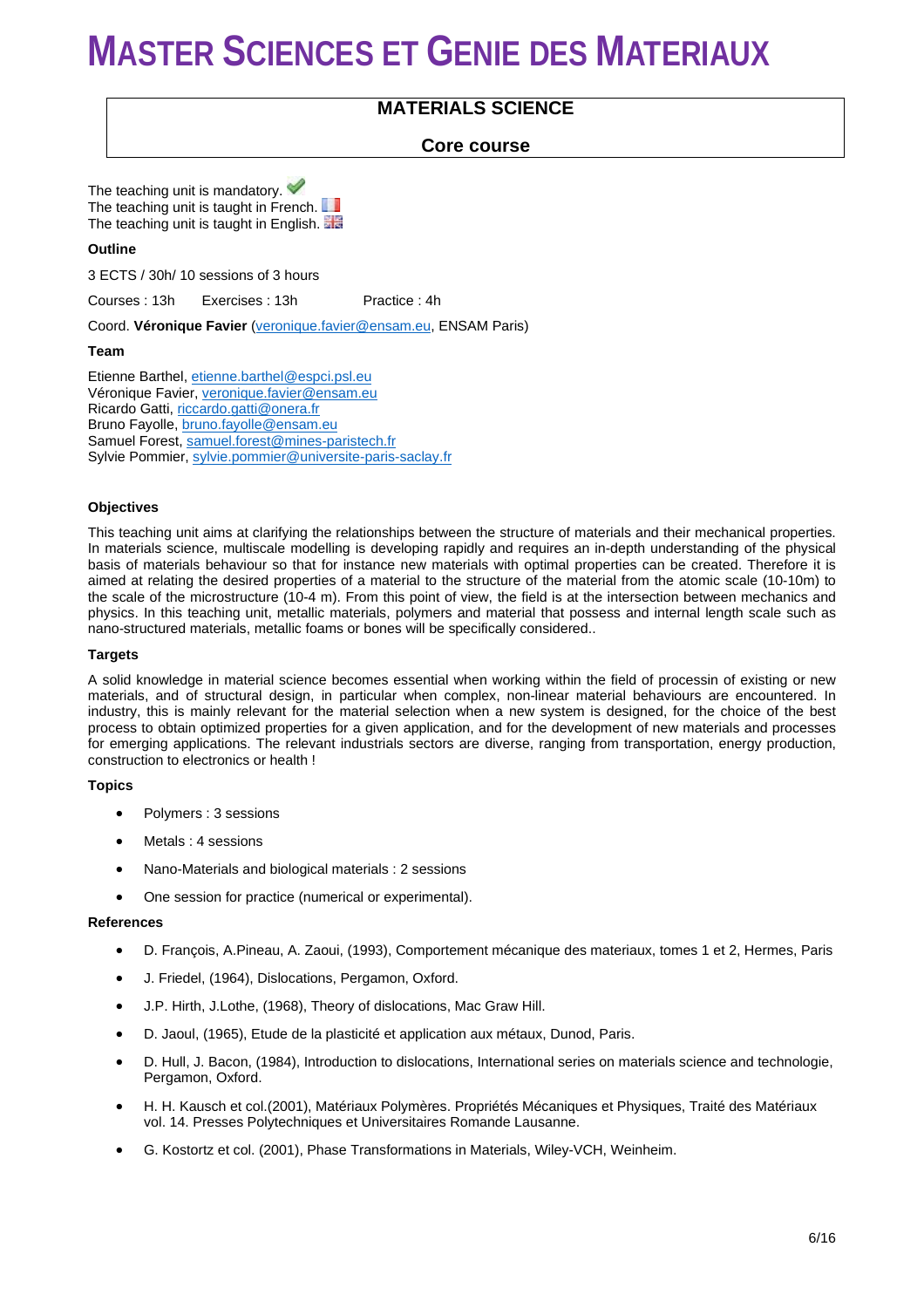#### **Content**

#### **Session 1 : Polymers, course**

Introduction to polymers and macromolecules . Molecular architecture and classification of polymers. Applications. Relationships between microstructure and mechanical and optical properties.

#### **Session 2 : Polymers, course and Exercise**

Time-temperature equivalence, linear viscoelasticity and rubber elasticity. Effect of temperature on the mechanical properties of polymers.

#### **Session 3 : Polymères, TD**

Plasticity and fracture mechanisms of polymers. Case study : observation of damage mechanisms, crazes and shear bands

#### **Session 4 : Metals, course and exercise**

Stresses : crystalline metal behaviour – Crystal plasticity: slip systems, resolved shear stress, Schmid law, Non-Schmid effects. Case of polycrystals and role of the texture - Exercises : Yied surface for single crystal in tensile-torsion loadings, Effect of crystal orientation, application to textured polycrystal

#### **Session 5 : Metals, course and exercise**

Dislocations : The theoretical critical shear stress, edge and screw dislocations, Burgers vector, stress field of a straight dislocation, Strain energy of a dislocation - Exercices : Forces between dislocations and consequences...

#### **Session 6 : Metals, course and exercise**

Structural and work hardening – Multiplication of dislocations by Franck-Read sources, Interaction between dislocations and point defects/precipitates (cutting and Orowan mechanisms - Exercices : Single-crystal work hardening.

#### **Session 7 : Metals, course and exercise**

Strain rate – Kinematics of the single crystal : single and multiple slips, Additional deformation mechanisms : geometrically necessary dislocations, climb, cross slip, twinning and others… - Exercices : Dissociation of perfect dislocations, Suzuki effect, Applications to industrial alloys

#### **Session 8 : Scale effects in materials, nanostructured materials, course**

Nano-structured materials and nono-objects. Evolution law of the dislocation density with plastic strain. Grain size effects in polycrystals the Hall Petch law and the deviations to this law for nano-crystalline materials.

#### **Session 9 : Scale effects in materials, nanostructured materials, course and exercise**

Exercice: Geometrically necessary dislocations and second gradient models. Image force associated to a free surface and its effect on the flow of dislocations in nano-objects. Course: The behaviour of organics or metallics foams (bone, biological materials, and new metallic materials) How the internal structure of a material modifies its macroscopic behaviour.

#### **Session 9 : Scale effects in materials, nanostructured materials, show**

Numerical simulation of the dynamics of dislocations in nanostructured materials / Numerical simulation of the behaviour of a collection of grains (polycristal) and using a crystal plasticity formulation.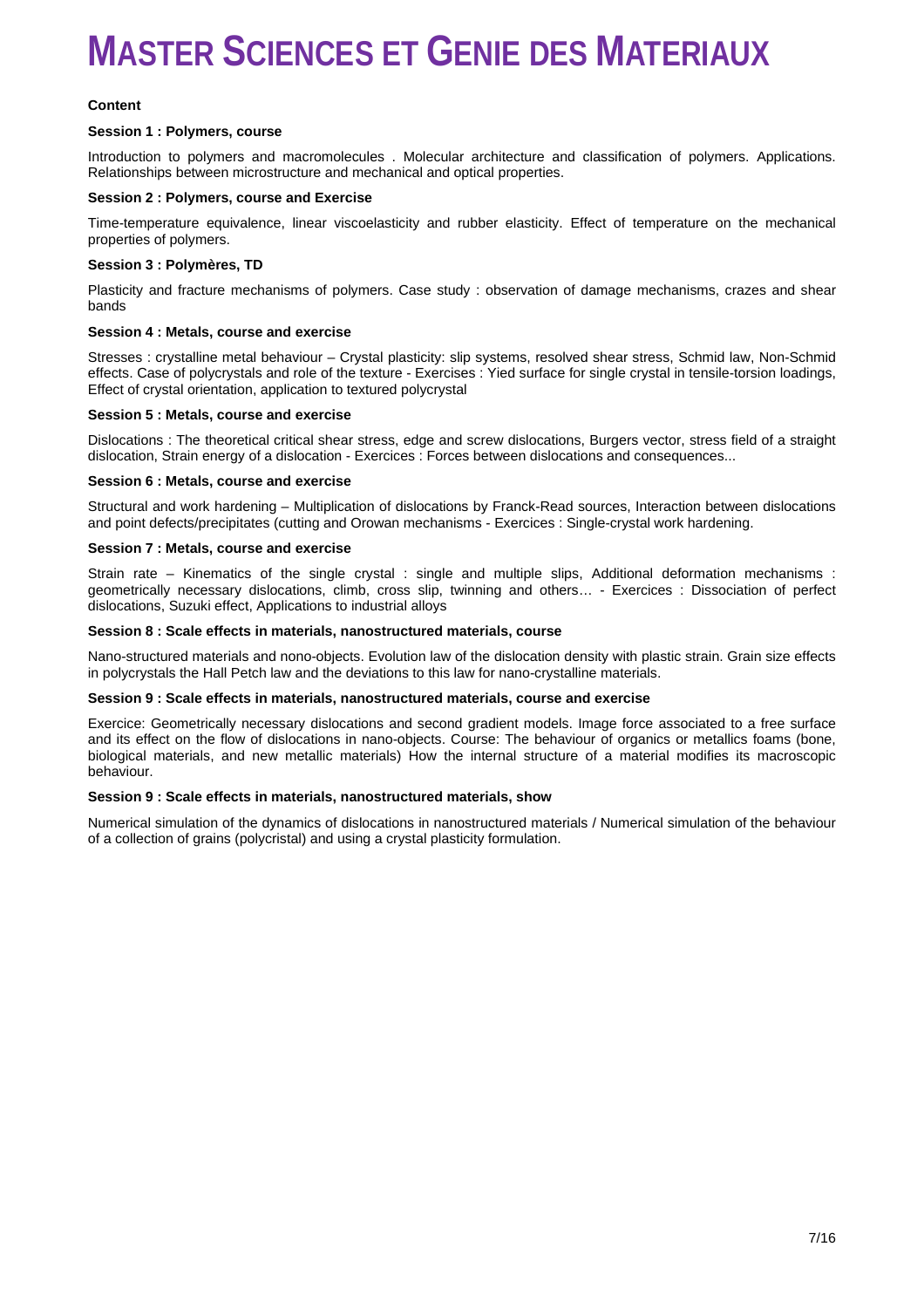### **MATERIALS CONSTITUTIVE EQUATIONS AND THERMODYNAMIC OF SOLIDS**

### **Core course**

**The teaching unit is mandatory. The teaching unit is taught in French. The teaching unit is taught in English.** 

#### **Outline**

3 ECTS / 10 sessions of 3 hours

Course : 15h **Exercises : 15h Course : 15h Numerical practice : 4h** 

Coord. **Rodrigue Desmorat** [\(rodrigue.desmorat@ens-paris-saclay.fr,](mailto:rodrigue.desmorat@ens-paris-saclay.fr) ENS Paris-Saclay)

#### **Team**

René Billardon[, rene.billardon@safrangroup.com](mailto:rene.billardon@safrangroup.com) Rodrigue Desmorat[, rodrigue.desmorat@ens-paris-saclay.fr](mailto:rodrigue.desmorat@ens-paris-saclay.fr) Karine Lavernhe[, karine.lavernhe@ens-paris-saclay.fr](mailto:karine.lavernhe@ens-paris-saclay.fr) Martin Poncelet, [martin.poncelet@ens-paris-saclay.fr](mailto:martin.poncelet@ens-paris-saclay.fr)

#### **Objectives**

The main models that are used to describe the thermo-mechanical behaviour of solid materials – all along the life of a structure – are presented in the general framework of the continuum thermodynamics with internal variables.

#### **Targets**

The aim is to learn how to choose, identify and, if necessary, develop, the best model to describe the thermo-mechanical behaviour of materials during the numerical simulation of manufacturing processes or of in-service structure life.

#### **Topics**

- (An)isotropic thermo-elasticity
- Continuum thermodynamics with internal variables
- Modelling of thermo-elastoplastic and thermo-elastoviscoplastic behaviour
- Continuous damage
- Thermodynamics of fracture
- Numerical exercise : Kinematic vs isotropic hardening. Application to the cyclic behaviour of a mini-structure

#### **References**

- Mécanique des matériaux solides, J. Lemaître et J.L. Chaboche, Dunod, 2004.
- Mechanics of solid materials, J. Lemaître et J.L. Chaboche, Cambridge Univ. Press, 1994.
- Mécanique non-linéaire des matériaux, J. Besson, G. Cailletaud, J.L. Chaboche, S. Forest, Hermès, 2001.
- Advanced Fracture Mechanics, M. Kanninen, C. Popelar, Oxford University Press, 1985.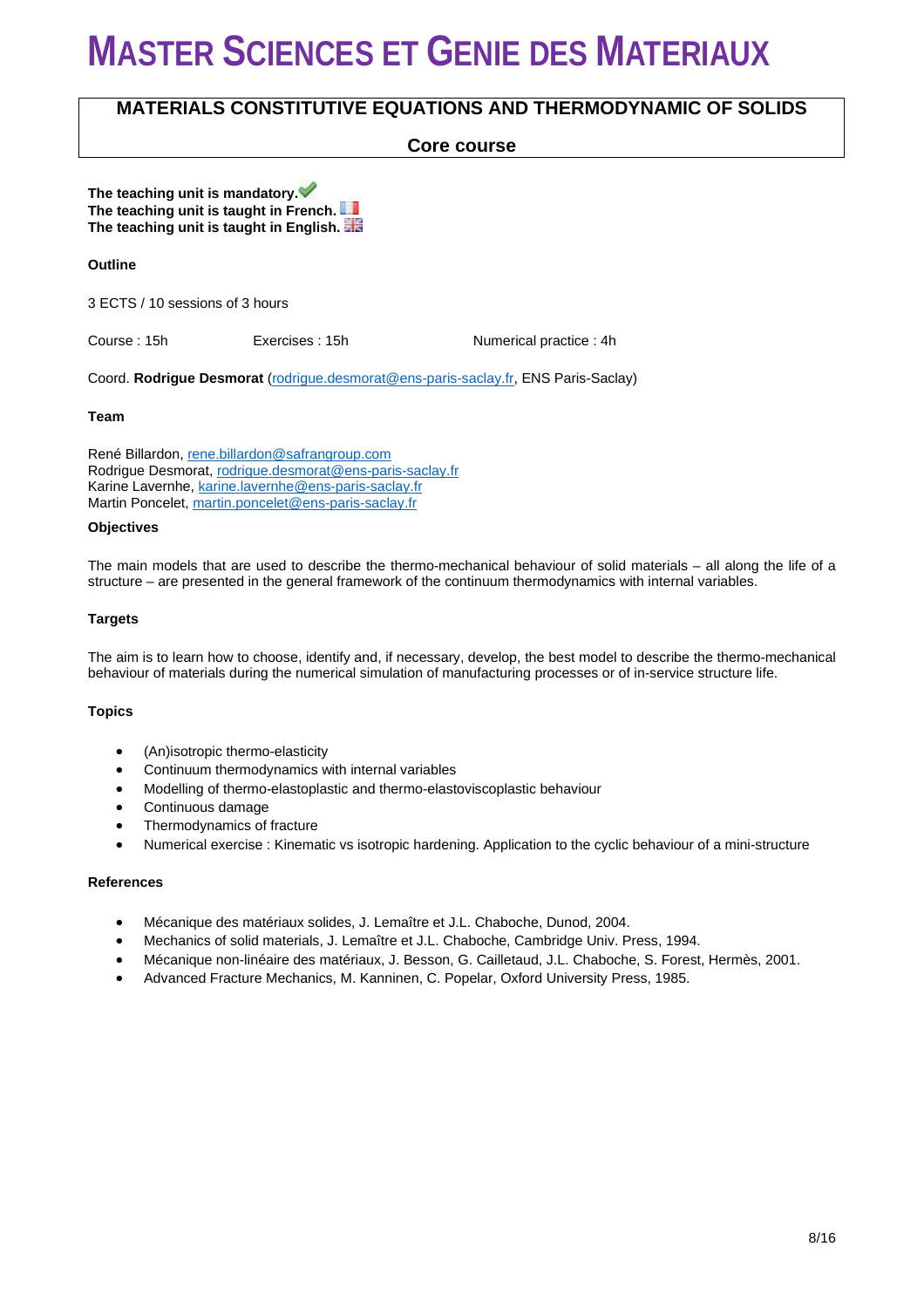#### **Content**

#### **First session**

- Course 1 : (An)isotropic thermo-elastic behaviour and continuum thermodynamics principles.
- Exercise 1 : 1-D viscoelasticity with internal variable.

#### **Second session**

- Course 2 : Linear and non-linear visco-elasticity : phenomenology, mechanisms, modelling, identification.
- Exercise 2 : Anisotropic elasticity.

#### **Third session**

- Course 3 : Continuum thermodynamics with internal variables.
- Exercise 3 : 3-D viscoelasticity (with internal variables vs. functional formulation).

#### **4th session**

- Course 4 : Thermo-elastoplastic behaviour : phenomenology, mechanisms, modelling, identification (1st part).
- Exercise 4 : Plasticity criteria.

#### **5th session**

- Course 5 : Thermo-elastoplastic behaviour : modelling, identification (2nd part).
- Exercise 5 : 1D elasto-plasticity.

#### **6th session**

- Course 6 : Thermo-elastoplastic behaviour : modelling, thermodynamics, identification (3rd part).
- Exercise 6 : 1D elasto-viscoplasticity.

#### **7th session**

- Course 7 : Thermo-elastoviscoplastic behaviour : phenomenology, mechanisms, modelling, identification.
- Exercise 7 : Elastoplasticity under non-proportionnal loading.

#### **8th session**

- Course 8 : Continuous damage.
- Exercise 8 : Tangential operator.

#### **9th session**

- Course 9 : Thermodynamics of fracture.
- Exercise 9 : Damage (uniaxial case).

#### **10th session**

- Course 10 : Introduction to porous media.
- Exercise 10 : Introduction to porous media.

#### **Evaluation**

Written examination.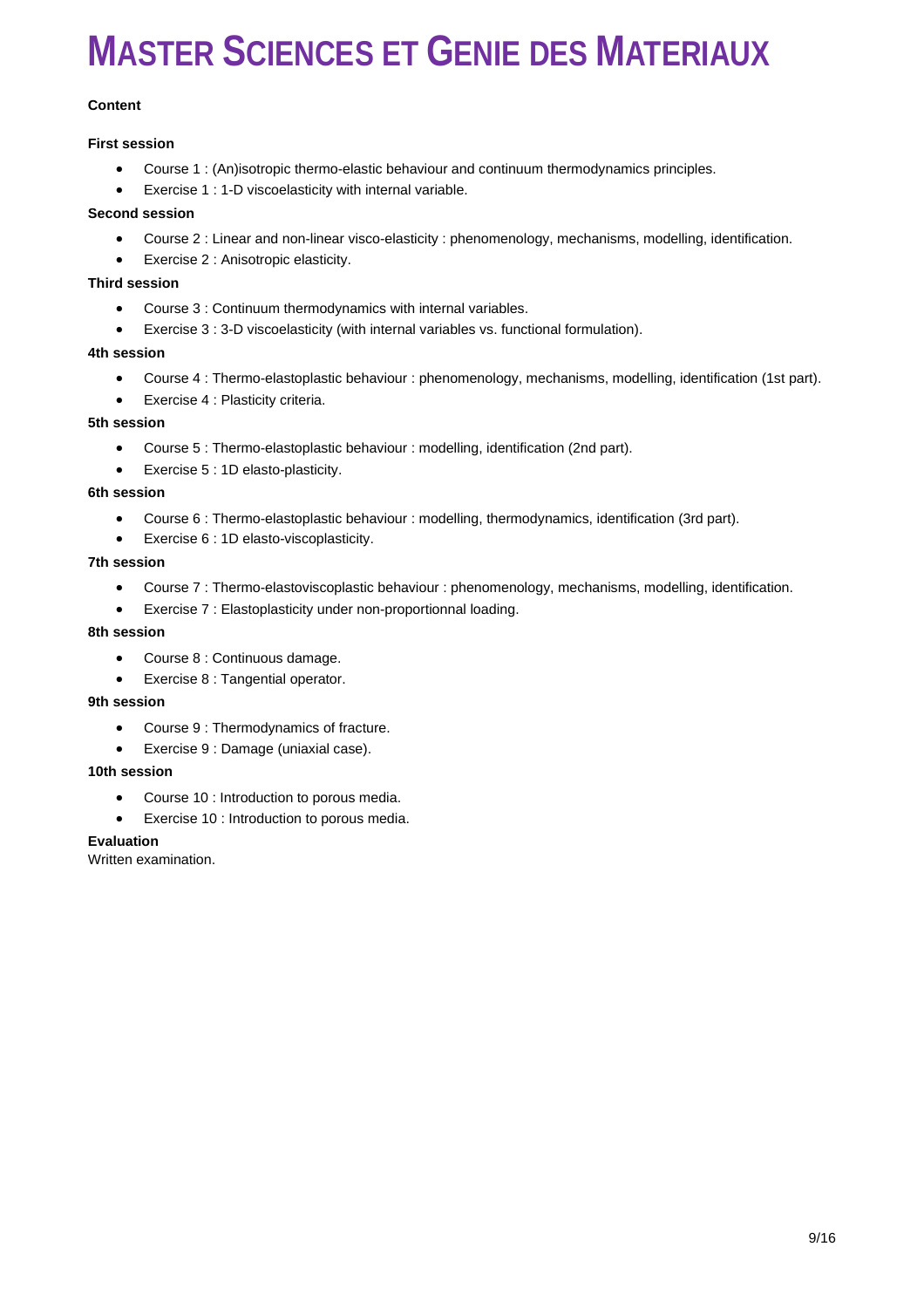### **NUMERICAL METHODS FOR CONTINUUM MECHANICS**

### **Core course**

**The teaching unit is mandatory. The teaching unit is taught in French. The teaching unit is taught in English.** 

#### **Outline**

3 ECTS / 10 sessions of 3 hours

Courses: 10 sessions of 1h / Exercises : 4 sessions of 2h / Practice : 6 sessions of 2h

#### **Team**

Coord. **Andrea Barbarulo** [\(andrea.barbarulo@centralesupelec.fr,](mailto:andrea.barbarulo@centralesupelec.fr) CentraleSupelec)

Guillaume Puel, CentraleSupelec, [gguillaume.puel@centralesupelec.fr](mailto:guillaume.puel@centralesupelec.fr)

#### **Objectives**

This course presents numerical methods in structural computations and mechanics of materials. The discussed topic is structured in two large parts: (i) Nonlinear-Structural Computations and (ii) formulation and implementation of complex material laws in programs for structural computations. The objectives are therefore to provide the students with (i) basic knowledge to perform numerical computations (essentially using the finite element method) and (ii) advanced knowledge of implementing a material behavior in standard finite element programs.

#### **Targets**

The course is dedicated to engineering jobs in design research and development for various industries, such as aeronautics, transportations, civil, mechanical or electrical engineering. Theses industries employ and produce currently complex materials involving microscopic and macroscopic scales.

There is a frequent need to employ structural computations in order to evaluate the stress, strain or damage fields. In the past, most of the structures have been computed in the elastic domains. However, present applications demand more and more that the behavior of structures should be estimated in complex nonlinear situations. The present lectures are devoted to give the proper tools to the students in order to respond efficiently for these type of questions.

#### **Bibliography**

- Besson, J., Cailletaud, G, Chaboche, J.-L., Forest, S.,Mécanique non-linéaire des matériaux, Hermes (2001)
- Besson J., Billon N., Cantournet S. Matériaux pour l'ingénieur, Editions Mines, 2006
- Bonnet M, Frangi A. Analyse des solides déformables par la méthode des éléments finis, Editions de l'Ecole Polytechnique, 2006
- Constantinescu A, Korsunsky AMK Elasticity with Mathematica, Cambridge University Press, 2007
- Dhondt, G., The Finite Element Method for Three-Dimensional Thermomechanical Applications, 2004
- Hughes, T. J. R. Finite Element Method Linear Static and Dynamic Finite Element Analysis
- Prentice-Hall, Englewood Cliffs, 1987
- Georges Cailletaud Modélisation mécanique d'instabilités micro-structurales en viscoplasticité cyclique à température variable (Note technique ONERA) (Broché - 1979)
- Simo, J. C. and Hughes, T. J. R. Computational Inelasticity, Springer 1999
- Suquet P. Rupture et plasticité, Editions de l'Ecole Polytechnique, 2006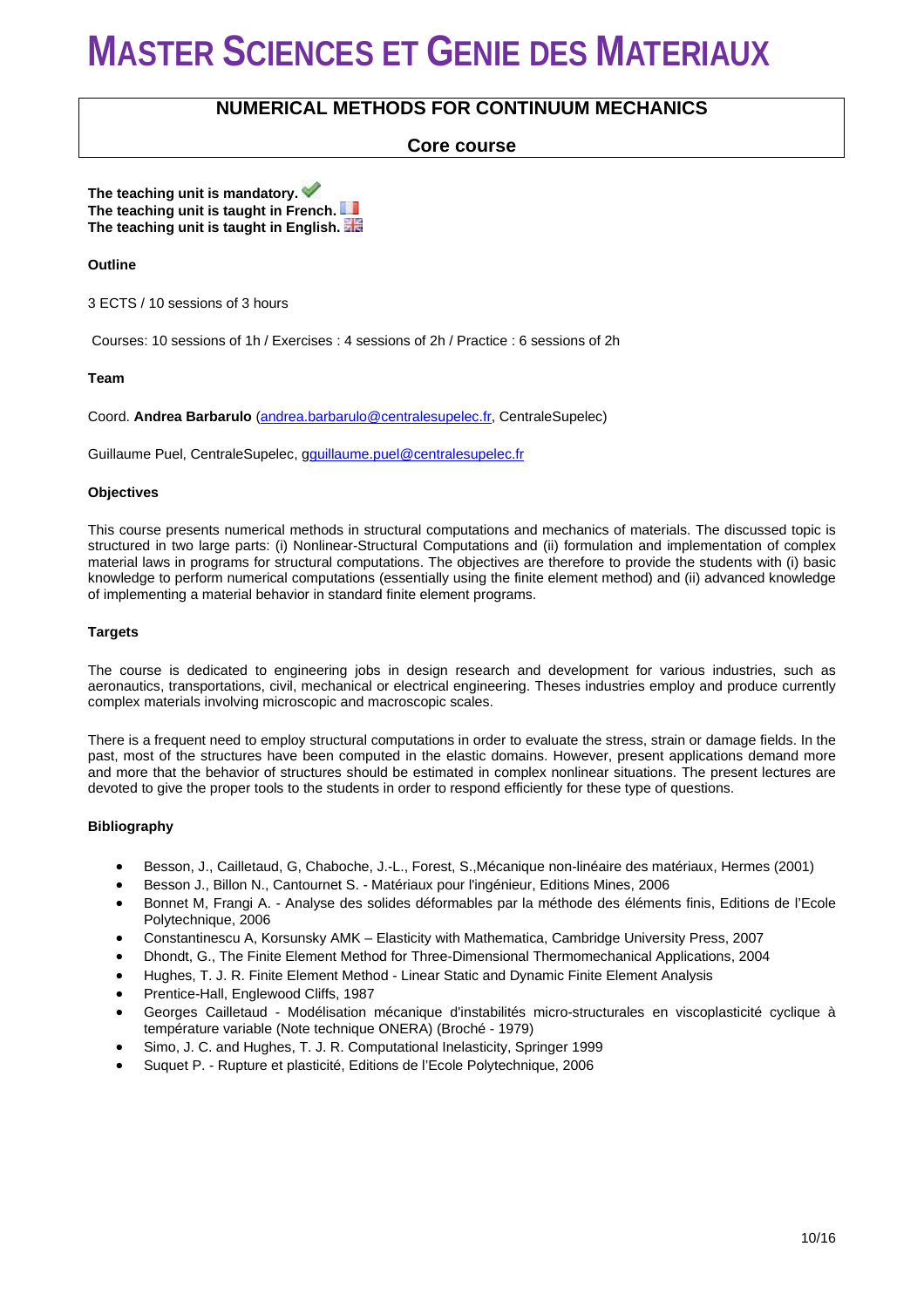#### **Content**

#### **Session 1 : Review of the finite element method (Course + Exercises)**

Balance equations for elastic bodies. Principles of virtual strains. Minimum Principles and weak formulation of the equlibrium.

#### **Session 2 : The Finite Element Method in linear elasticity (Course + Practice)**

Construction of the approximate elasticity, Discret system of equations and its numerical resolution. Static and Dynamic balance. Boundary conditions and computations of the reactions. Numerical computations of stress intensity factors. Computation of the energy release rate.

#### **Session 3 : Solids with nonlinear material behaviour (Course + Exercises):**

Review of large strains. Nonlinear equations and Newton type iterative algorithms.

#### **Session 4 : Solids with nonlinear material behaviour (Course + Exercises):**

Review of elastoplastic material behaviour. Nonlinear equations and Newton type iterative algorithms.

#### **Session 5 : Solids with elastoplastic material behavior: local aspects (Course + Practice)**

Computation of an elastoplastic structure: problem definition. Local integration of the constitutive law. Examples.

#### **Session 6 : Solids with elastoplastic material behavior: integration algorithm (Course + Practice)**

Programming of an example.

#### **Session 7 : Solids with elastoplastic material behavior: identification of the material behaviour (Course + Practice)**

Testing possibilities. Problem formulations and identification techniques. Sensitivity computations.

#### **Session 8 and 9 : Programing Exercices (Practice)**

#### **Session 10 : Exam**

#### **Evaluation :**

Written examination and Continuous control – homework, numerical projects

#### **Computer Programs :**

Castem, Zebulon, Calculix, Abaqus / Scilab, Matlab, Mathematica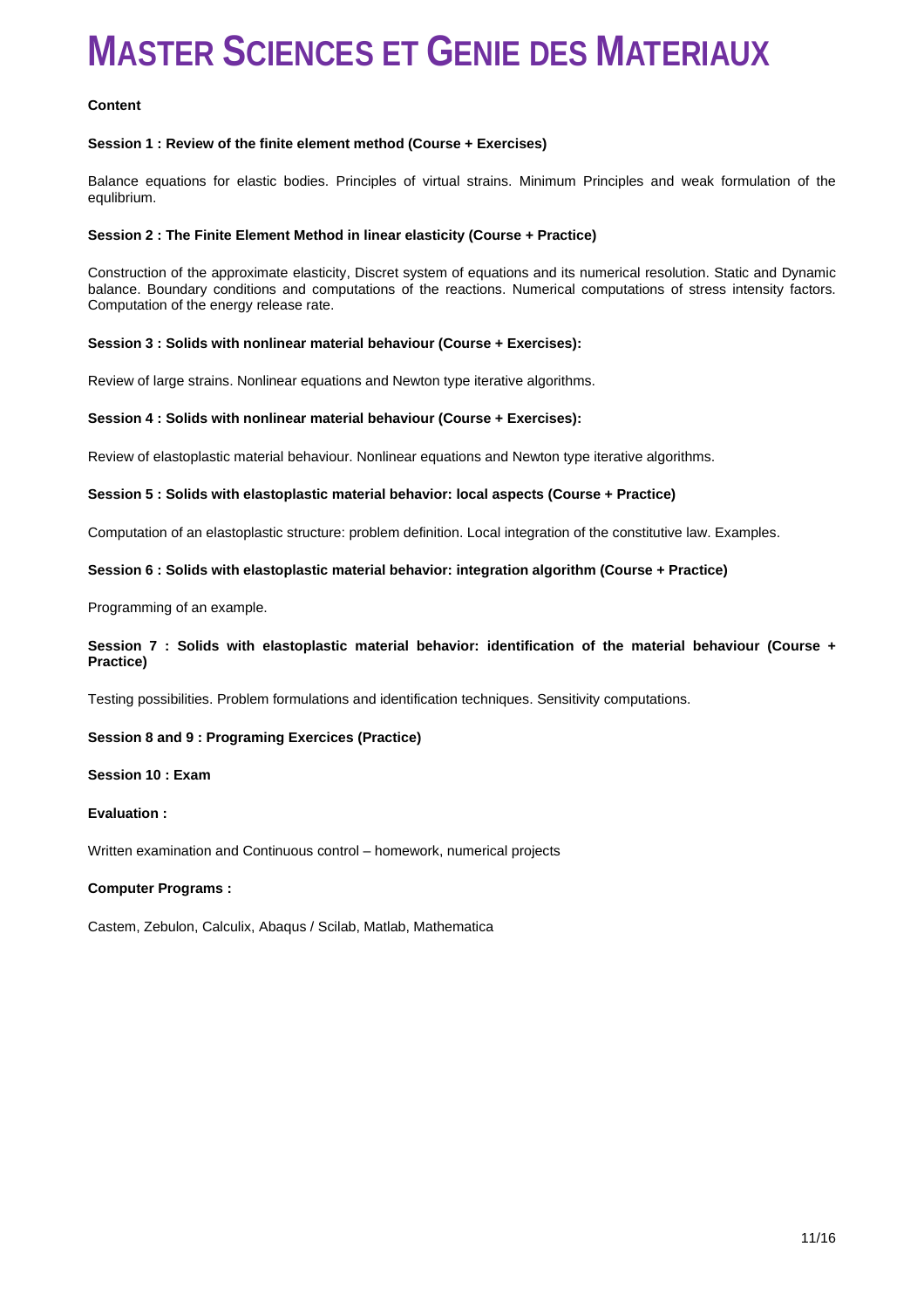### **ADVANCED EXPRIMENTAL METHODS**

### **Core course**

**The teaching unit is mandatory. The teaching unit is taught in French. The teaching unit is taught in English.** 

Coordinateur : Hubert Olivier [olivier.hubert@ens-paris-saclay.fr](mailto:olivier.hubert@ens-paris-saclay.fr)

#### **Pedagogical team :**

- Hubert, Olivier, Professeur des Universités, CNU 60, ENS Paris-Saclay [\(olivier.hubert@ens-paris-saclay.fr\)](mailto:olivier.hubert@ens-paris-saclay.fr)
- Poncelet, Martin, Maître de conférences, CNU 60, ENS Paris-Saclay [\(martin.poncelet@ens-paris-saclay.fr\)](mailto:martin.poncelet@ens-paris-saclay.fr)
- Roux, Stéphane, DR CNRS, INSIS, ENS Paris-Saclay [\(stephane.roux@ens-paris-saclay.fr\)](mailto:stephane.roux@lmt.ens-cachan.fr)
- Hild, François, DR CNRS, INSIS, ENS Paris-Saclay [\(francois.hild@ens-paris-saclay.fr\)](mailto:francois.hild@ens-paris-saclay.fr)
- Castelnau, Olivier, DR CNRS, INSIS, ENSAM [\(olivier.castelnau@ensam.eu\)](mailto:olivier.castelnau@ensam.eu)
- Morgeneyer, Thilo, Maître de recherches, Mines de Paris [\(thilo.morgeneyer@mines-paristech.fr\)](mailto:thilo.morgeneyer@mines-paristech.fr)
- Richaud, Emmanuel, Professeur des Universités, CNU 60, ENSAM [\(emmanuel.richaud@ensam.eu\)](mailto:emmanuel.richaud@ensam.eu)
- Gandiolle, Camille, Maître de conférences, CNU 60, Centralesupelec [\(camille.gandiolle@centralesupelec.fr\)](mailto:camille.gandiolle@centralesupelec.fr)
- Roland, Sébastien, Maître de conférences, CNU 60, ENSAM [\(Sebastien.ROLAND@ensam.eu\)](mailto:Sebastien.ROLAND@ensam.eu)
- Gorny, Cyrille, Ingénieur, ENSAM [\(cyril.gorny@ensam.eu\)](mailto:cyril.gorny@ensam.eu)
- Thierry, Auger, CR CNRS, INSIS, ENSAM [\(Thierry.AUGER@ensam.eu\)](mailto:Frederic.VALES@ensam.eu)

#### **Procedure and organisation :**

Courses: Experiments for the study of mechanical behavior of materials (Machines, specimens, PID) Sensors and measurement (Principles of measurement, signal conditionning and numerization) Experimental plans Field Measurements – Digital Image Correlation (DIC – 2D/3D)) Numerical methods - field identification of properties Techniques for the analysis of the microstructure of materials (microscopy, X-ray diffraction)

Tutorials: tensile strengthening (elasticity, plasticity), thermomechanical, damage; heat treatments; image correlation; DTA / DSC; additive manufacturing; metallurgical analyzes, optical microscopy / SEM / TEM; electron diffraction.

#### **Pedagogical objectives :**

#### **Content:**

Solving a problem related with the mechanics of materials usually requires a precise knowledge of the material constitutive behaviour, and more generally of the basics properties of the material. The property that is aimed at being characterized determines the machine, the shape of the sample, the measurements techniques and also the identification algorithms. This course provides an overview of the classical experimental techniques employed in a material testing laboratory. It also aims at providing an insight into the development of advanced experimental methods, in particular full field measurements (especially kinematic), 1D, 2D, 3D et 4D. And finally it aims also at providing essential working methods that are required in the field of testing, such as estimating the uncertainties and the errors of data sets, or data fields, the spatial or temporal resolution etc... Emphasis will be placed on tutorial work, whose completion, analysis of results and writing will be evaluated by the teachers of the course. An exam will assess the culture acquired in the field of experimental techniques by the student during the semester.

#### **Skills:**

Acquire the technical knowledge and skills associated with traditional and modern tools for measuring the behavior of materials

#### **Complementary skills :**

Digital Image Correlation, microscopy (optical, SEM, TEM), X-ray diffraction; All Learning (analysis, writing and synthesis) essential for the training of researchers and senior executives.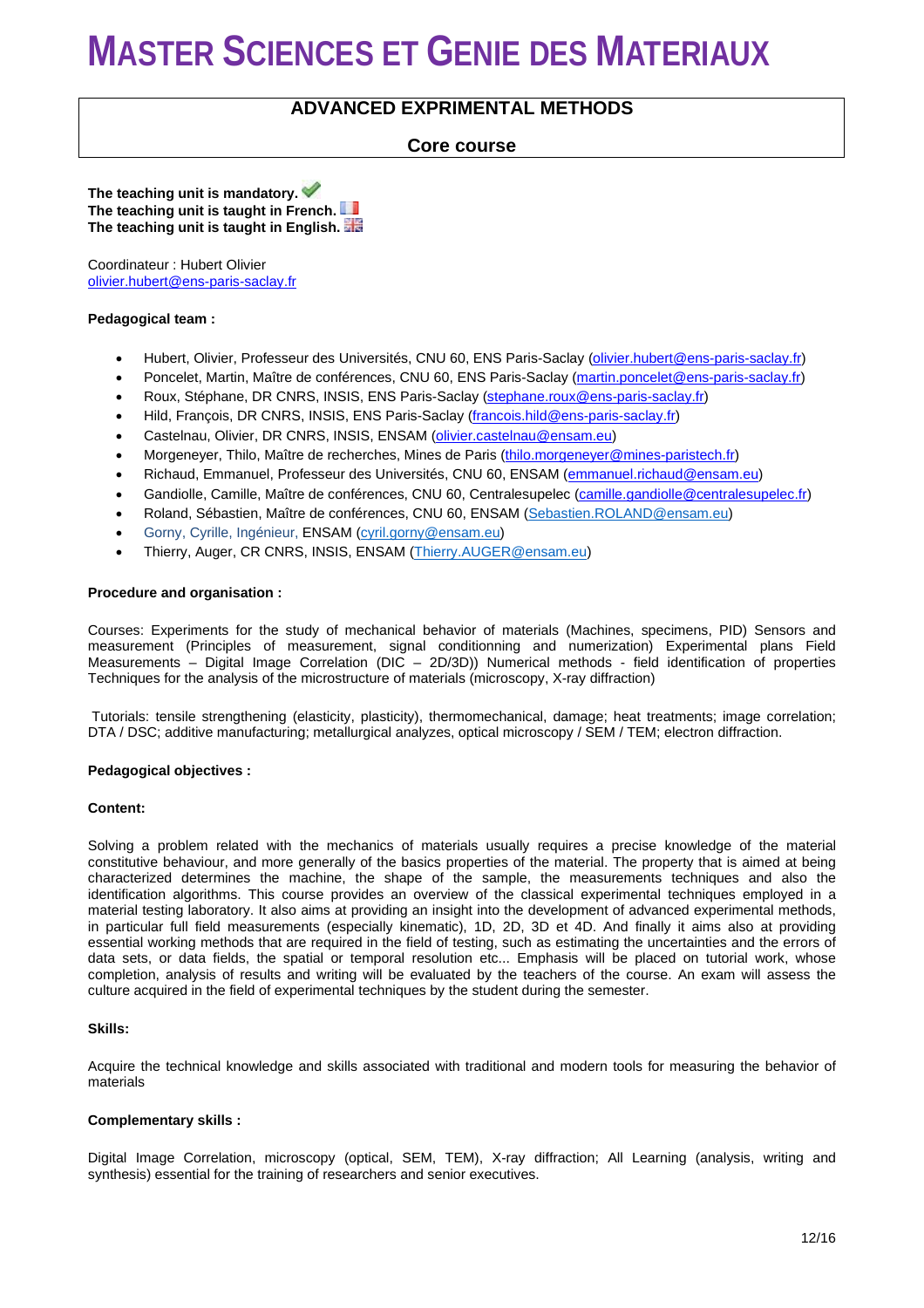#### **Prerequisites :**

Continuum mechanics, elasticity, thermic, metallurgy (basic).

#### **Bibliographie :**

- Grédiac, M., Hild, F. (éditeurs). Mesures de champs et identification en mécanique des solides. Traité MIM. Hermes. 2011.
- Grédiac, M., Hild, F. (éditeurs). Full-field measurements and identification in solid mechanics (edited) Publisher ISTE / Wiley. 2013
- F. Hild, S. Roux. Digital image correlation, in Optical Methods for Solid Mechanics. A Full-Field Approach, ed. by P. Rastogi, E. Hack (Wiley-VCH, Weinheim, 2012), pp. 183-228.
- Benard, J., Michel A, Philibert J., Talbot J., (1984). Métallurgie générale, ed. Masson (France). Cullity B.D.,(2rd edition 1976), Elements of X-Ray Diffraction,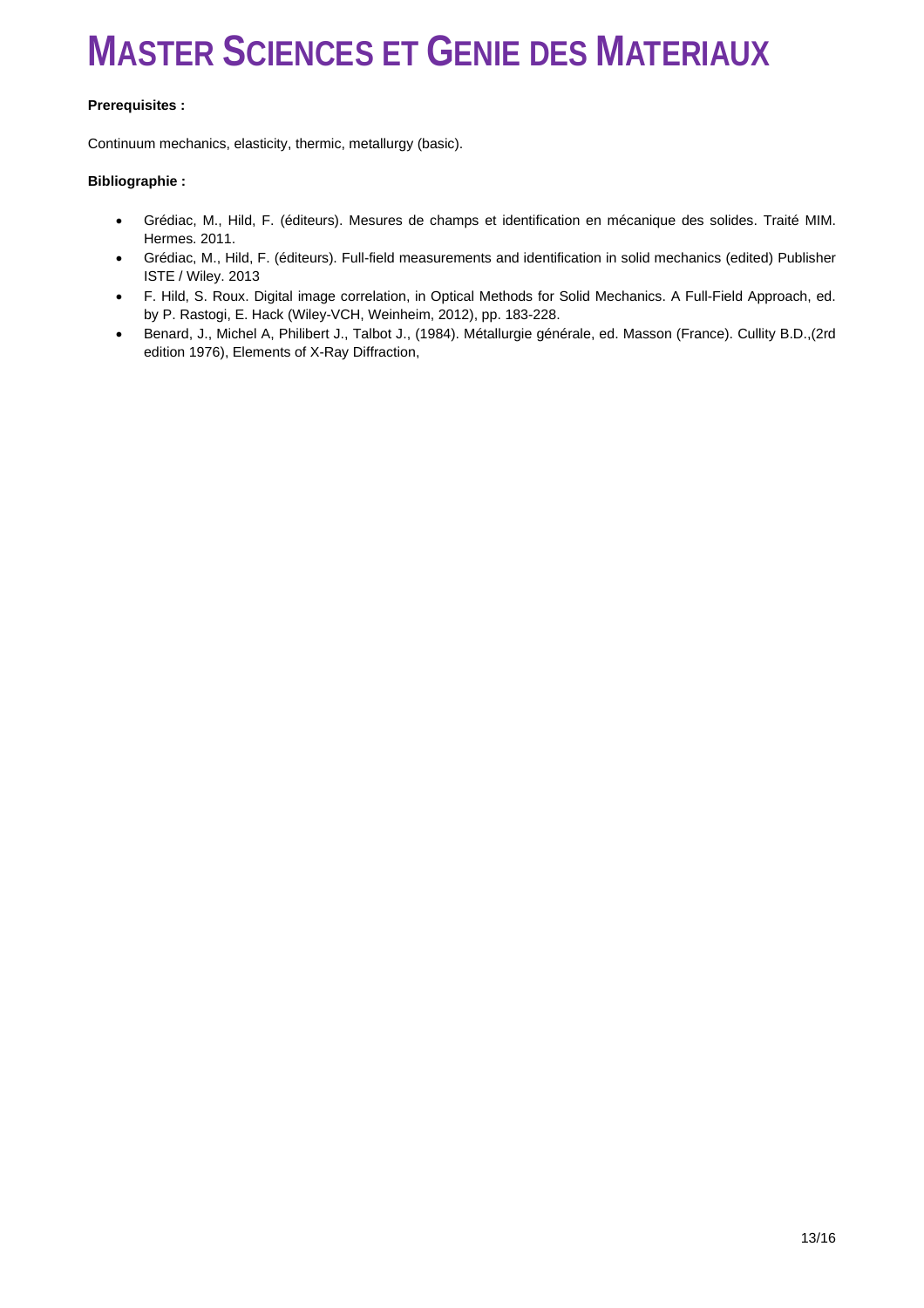### **RESEARCH PROJECT**

### **Core course**

3 ECTS / 30 h

Courses : 9h Practice : 21h

**Team**

Coord. **Xavier Colin** [\(xavier.colin@ensam.eu,](mailto:xavier.colin@ensam.eu) ENSAM Paris)

#### **Objectives**

This teaching unit aims at leading a research project from a scientific but also management point of view.

Apart from exceptions, the research project aims at preparing the internship. If the research project is well-led, you will be able to start experimental, theoretical or numerical studies right from the beginning of the internship.

Over the teaching unit, project management methods and tools are taught. A course on "how to find scientific publications on a given subject" and "how to write a research bibliography" is proposed. The main part of the teaching unit is dedicated to practice. You will have to choose a scientific research subject among proposals. For this subject, you will have to read literature results and then clarify the remaining scientific issues. Finally, you will have to propose some methods and tools to contribute to solving the scientific issues. A teacher-researcher, called "supervisor", will help you for your project. Another teacher-researcher will assess your work.

#### **Website useful for the course**

Dominique Jaccard's [website](http://www.heig-vd.ch/Default.aspx?alias=www.heig-vd.ch/gp) with a lot of ressources.

#### **Assesment of the research project**

Your work is assessed via a written report and an oral presentation in front of a poster. It means that you will explain your work to a scientific commitee during a poster session. You can write and speak using the language of your choice (English or French). As a consequence, two marks will be given to assess your work and you will know the average of these two marks.

In addition, you will have to write a one-page summary in a foreign language (French for anglophone students and English for francophone students). This assessment allows to check your summarization capabilities and your written level in a foreign language. Finally, you will have to write a document describing the management of your project to assess your ability to plan a project, to keep an analytical distance from the scientific issue, to think about the human and technical means to achieve the project. These last two items will be assessed by two other marks which will be incoporated to the final mark of another teaching unit called "Scientific communication in a foreign language".

#### **Uploading**

How to write the research project report ? How to write the one-page summary in a foreign language ? How to write the project management document ?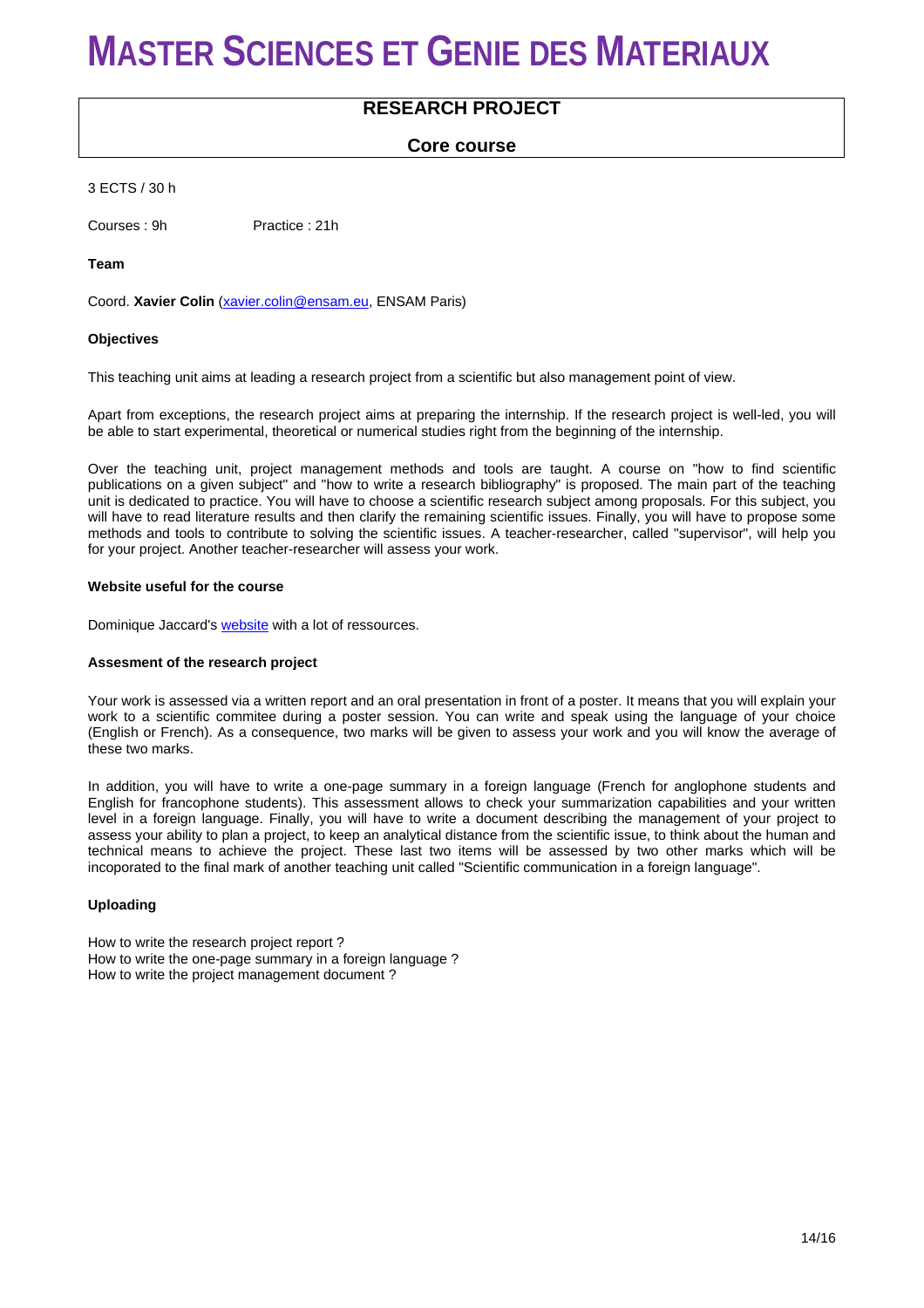## **FRACTURE MECHANICS**

### **Elective 1**

**The teaching unit is mandatory. The teaching unit is taught in English.**

#### **Outline**

3 ECTS / 30 h

Courses : 15 h Exercises : 3 h Practice : 6 h Conferences : 6 h

**Team**

Coord. **Thilo Mogeneyer** [\(thilo.morgeneyer@mines-paristech.fr,](mailto:thilo.morgeneyer@mines-paristech.fr) Mines ParisTech)

#### **Objectives**

This teaching unit covers the broad topic of structural integrity which is founded on the mechanics of fracture, and is concerned with the reliability, durability and security of structural components of any scale, geometry or material. It is aimed at presenting and practising efficient and up-to-date engineering designs methods when defects or cracks are present (damage tolerance approaches) for various fracture mechanisms.

#### **Targets**

Fracture mechanics is employed in industrial applications when the failure of a component could have catastrophic consequences, such as losses of human lives or an ecologic disaster for instance. This is the case of mass transportation (trains or planes), energy production and in particular nuclear powerplants and the industries concerned with the production, the transportation or the recycling of toxics (oil industry, chemical industry). In these industrial fields, the risk of failure is not acceptable, therefore it should always be assumed that the existence of a defect is possible, even if its probability is very low, and determine at which conditions this defect can't be at the origin of a catastrophic failure.

#### **Topics**

- Linear elastic fracture mechanics, mode I and mixed mode
- Non linear fracture mechanics
- Mécanisms of failure : ductile, brittle, fatigue and related models
- Numerical practice: Calculation of K, J and T, case study of real catastrophic failure events
- Experimental Practice: observation of stress fields in a cracked sample of PMMA (photoelasticimetry)

#### **References**

- Mécanique de la rupture fragile et ductile, Jean-Baptiste Leblond, Hermes Science Publications (2003), Etudes en mecanique materiaux
- Comportement mécanique des matériaux : viscoplasticité, endommagement, rupture, D. Francois, A. Pineau, Hermes Sciences Publication (1993)
- La simulation numérique de la propagation des fissures, S. Pommier, A. Gravouil, N. Moës, A. COmbescure, Hermes Sciences Publication (2009)
- Fatigue of Materials, S. Suresh , Cambridge University Press, (1998)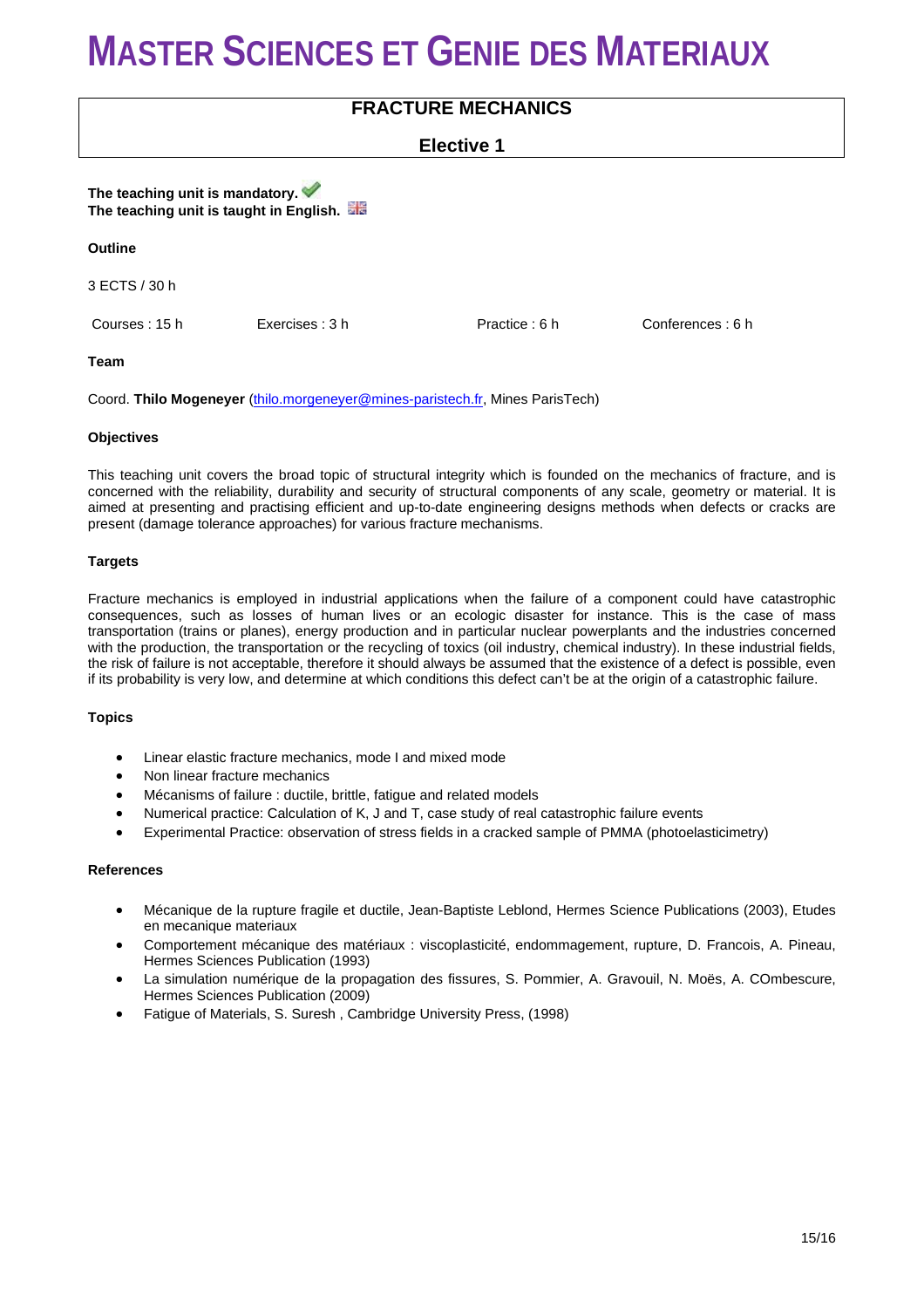#### **Content**

#### **Session 1 : introduction, linear elastic fracture mechanics (LEFM)**

Introduction, Griffith's theory, elastic singularities, asymptotic development, linear elastic fracture mechanics (LEFM), KI, KII, KIII and T.

#### **Session 2 : Exercises**

Analysis of the results of a tensile test on a pre-cracked sample: KIC, case study of a real failure event. Notions of toughness and of potential energy release rate…

#### **Session 3 : Numerical Practice. Determination of SIF**

For the same sample geometry that will be used in the experimental practice session, computations of of stress intensity factors, displacements, stresses, J integral and interactions integrals.

#### **Session 4 : LEFM for tridimensionnal probles (loading and geometry)**

Mixed mode fracture, I, II and III. Bifurcation criteria in linear elastic fracture mechanics. Role of non-singular terms for the crack path stability. 3D cracks with curved crack front. Surface singularity (when a 3D crack front intersect a free surface), interface singularity.

#### **Session 5 : Non-liear fracture mechanics**

How plasticity modifies the loading conditions at crack tip, from a microscopic point of view (disclocation emission and shielding effect at crack tip) and from a macroscipic point of view (Irwin's plastic zone, J integral and HRR field)

#### **Session 6 : Experimental practice**

Observatiin using the scanning electron microscope of typical fracture surfaces (ductile, brittle and fatigue). Initiation and arrest toughness measurements, in mode I and Mixed mode conditions.

#### **Session 7 : Mode I fatigue crack growth**

Fatigue failure for complex loading conditions. Physical mechanisms of crack extent in fatigue. Paris law and domain of application. Application: prevision of the fatigue life of an aerospace component. Effect of variable amplitude loadinds, history effects. Design methods.

#### **Session 8 : Mixed Mode fatigue crack growth**

Ductile failure and fatigue crack growth under mixed mode loading concitions. Examples of torsion failures of contact fatigue failures. Effect of friction on fatigue crack growth.

#### **Session 9 : Novel tools and concept for predictinig crack growth in brittle or ductile materials**

Mesh size effect, fatigue and ductile fracture, non-local models, Levels sets and X-FEM.

#### **Session 9 : Conference, ductile fracture**

Ductile fracture and design rules for industrial components, global and local approaches of ductile fracture.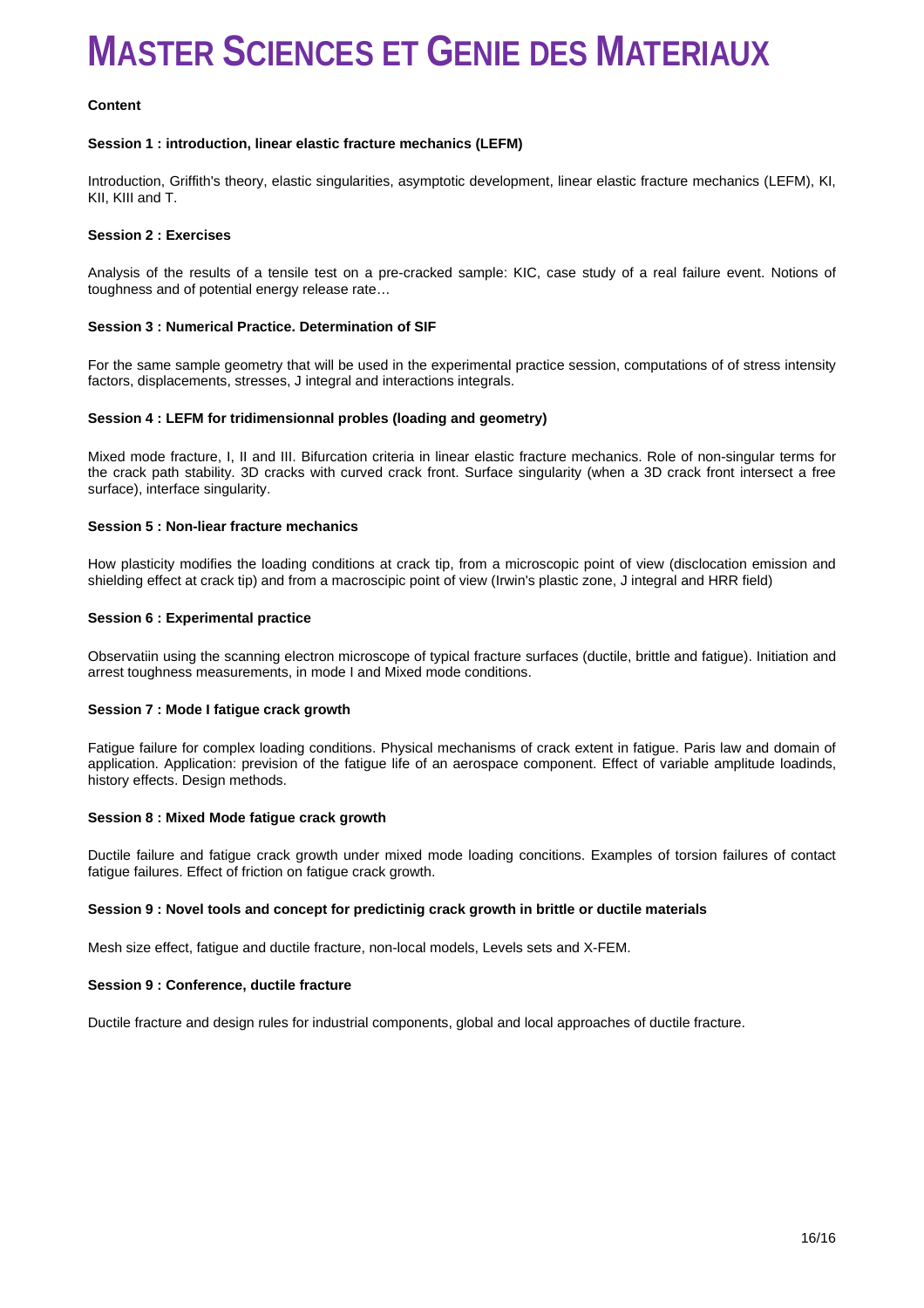### **DAMAGE AND RUPTURE OF POLYMERS AND COMPOSITES**

**Elective 1**

**The teaching unit is mandatory. The teaching unit is taught in English.**

**Outline**

3 ECTS / 30 h

**Team**

Coordinator : **Federica Daghia** [\(federica.daghia@ens-paris-saclay.fr,](mailto:federica.daghia@ens-paris-saclay.fr) , ENS Paris-Saclay)

Instructors :

- **Lucien Laiarinandrasana** [\(lucien.laiarinandrasana@mines-paristech.fr,](mailto:lucien.laiarinandrasana@mines-paristech.fr) Mines ParisTech)
- **Sebastien Joannes** [\(sebastien.joannes@mines-paristech.fr,](mailto:sebastien.joannes@mines-paristech.fr) Mines ParisTech)
- **Federica Daghia** [\(federica.daghia@ens-paris-saclay.fr,](mailto:federica.daghia@ens-paris-saclay.fr) ENS Paris-Saclay)
- **Cristian Ovalle Rodas** [\(cristian.ovalle\\_rodas@mines-paristech.fr,](mailto:cristian.ovalle_rodas@mines-paristech.fr) Mines Paris-Tech)

#### **Objectives**

The aim of the course is to discover the damage and fracture mechanisms of polymers and polymer matrix composites at different scales, and to learn about the appropriate modelling approaches. Specific aspects developed in the course include the extension of fracture mechanics concepts to large and viscoplastic deformations, statistical approaches for fibres' characterization, the damage mesomodel for laminated composites, thermo-mechanical aspects and ageing of elastomers.

#### **Targets**

Polymers and polymer matrix composites occupy an increasing part of the market in different industrial applications, especially in the transportation industry. It is therefore important to understand, and to be able to predict, the degradation and failure of these materials. Due to their specificities (large deformations and viscosity for polymers, complex and hierarchical microstructure for composites), the study of these materials require specific tools, both from the point of view of characterization and of the appropriate modelling approaches, which often involve different scales of observation and scale transition techniques.

#### **Topics**

- Polymers : extension of classical fracture mechanics concepts to polymers (large deformations, viscosity), deformation and damage mechanisms in link with their microstructure.
- Polymer matrix composites : damage and fracture at different scales fibre/matrix, ply/interface, laminate.
- Rubbers : damage and fracture behaviour under monotonic and fatigue loading, including thermal considerations.

#### **References**

- Mechanical Behaviour of Materials François, D, Pineau, A, Zaoui, A, Springer (2012)
	- o Volume I : Micro- and Macroscopic Constitutive Behaviour<br>
	o Series : Solid Mechanics and Its Applications. Vol. 180
	- o Series : Solid Mechanics and Its Applications, Vol. 180<br>
	o Volume II : Fracture Mechanics and Damage
	- o Volume II : Fracture Mechanics and Damage
	- Series : Solid Mechanics and Its Applications, Vol. 191, chapter 10
- John A. Nairn, Polymer Matrix Composites, Chapter 13, R. Talreja and J-A. Manson, eds., in press (2000) Volume 2 of Comprehensive Composite Materials, A. Kelly and C. Zweben, eds., Elsevier Science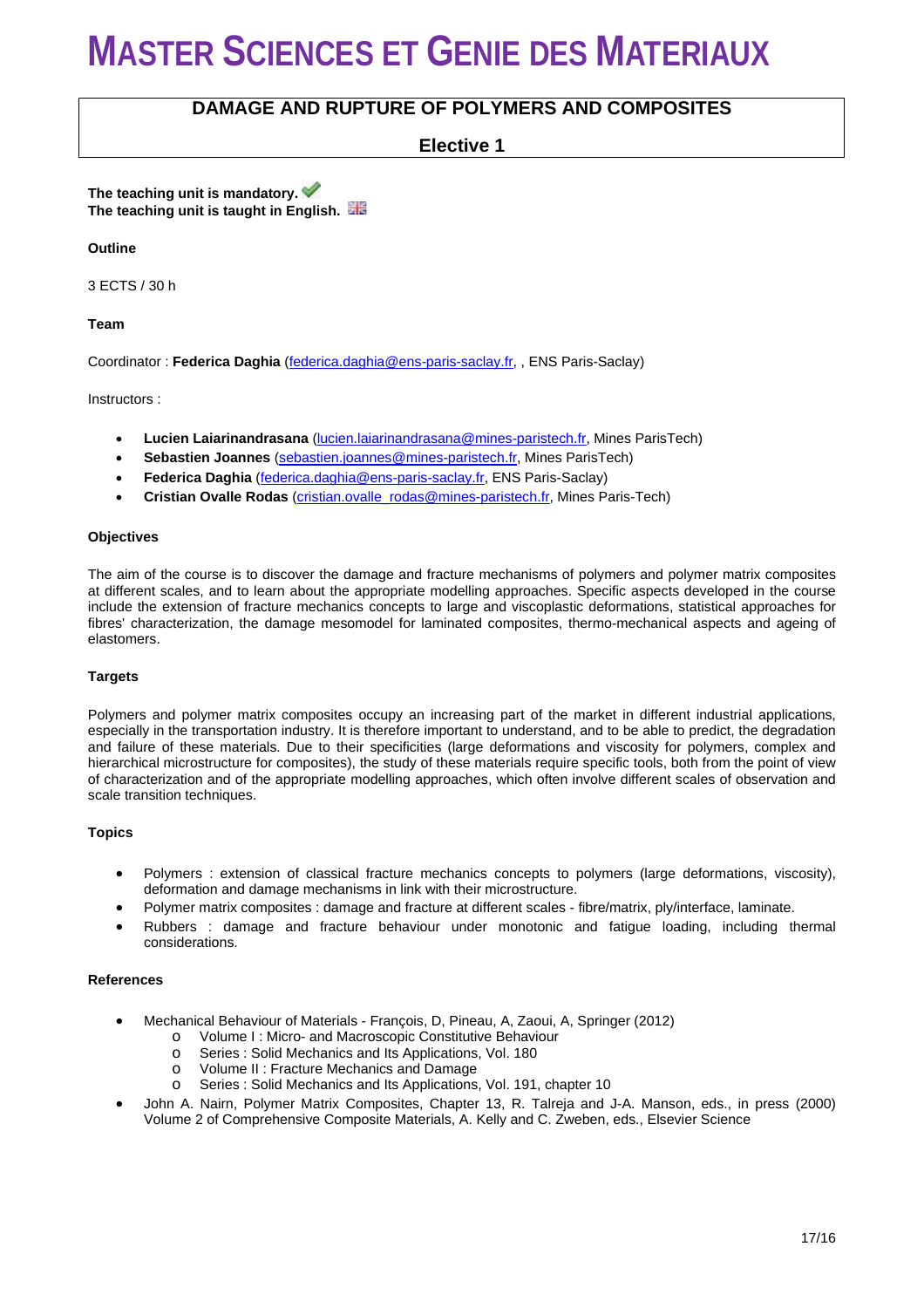#### **Content**

Each session lasts 3 hours, it can include classical course as well as exercise sessions.

#### **Session 1 (Lucien Laiarinandrasana)**

Fracture mechanics applied to polymers: limitations of linear elastic fracture mechanics due to large transformations, viscoelastic and viscoplastic behaviour and non-linearities.

#### **Session 2 (Lucien Laiarinandrasana)**

Deformation and damage mechanisms in polymers classes in link with their microstructure observed by fractography and 3D observations.

#### **Session 3 (Lucien Laiarinandrasana)**

Fracture mechanics concepts for polymers: essential work of fracture and effects of viscosity.

#### **Sessions 4 (Sebastien Joannes)**

Characterization of single fibres: failure mechanisms at the fibre's scale, statistical aspects, multi-scale models.

#### **Sessions 5 (Sebastien Joannes)**

The unidirectional ply with continuous aligned fibres: anisotropy, symmetry classes, failure mechanisms in the fibres and transverse directions.

#### **Session 6 (Federica Daghia)**

Notions on laminated composites: stacking sequence, modelling of the overall behaviour, couplings (normal/shear, membrane/bending).

#### **Session 7 (Federica Daghia)**

Damage mechanisms at the ply's and at the laminate's scale: load redistribution and final failure, multiple cracking, delamination.

#### **Session 8 (Federica Daghia)**

The damage mesomodel for laminates: ply and interface models, illustrations.

#### **Session 9 (Cristian Ovalle Rodas)**

Mechanical behaviour of elastomers: hyperelasticity. Influence of the manufacturing process.

#### **Session 10 (Cristian Ovalle Rodas)**

Fatigue behaviour of elastomers: Wohler's curves, damage initiation mechanisms, thermomechanical and ageing aspects.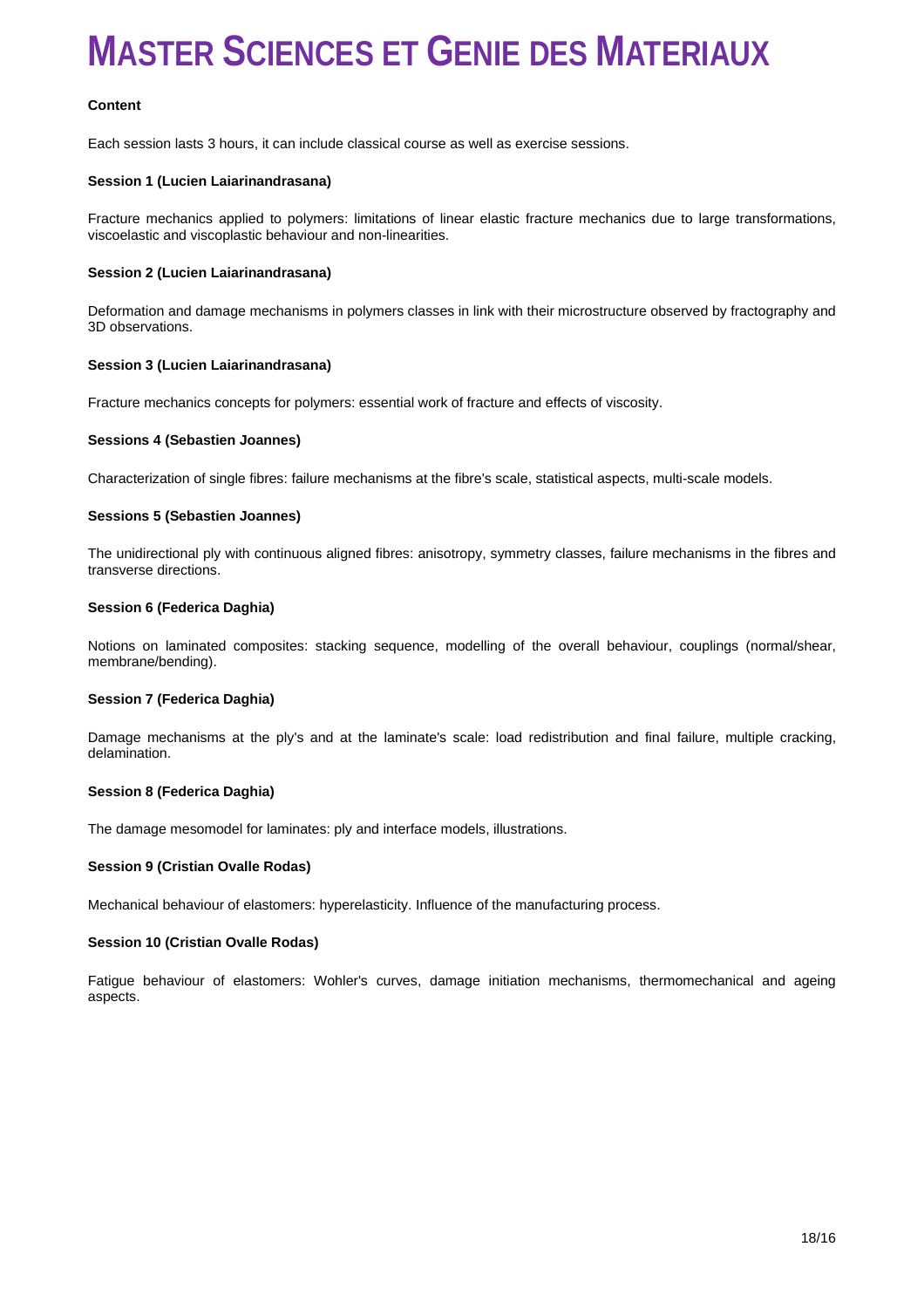### **CONTINUUM DAMAGE MECHANICS**

### **Elective 1 and optional course**

**The teaching unit is mandatory. The teaching unit is taught in English.**

#### **Outline**

3 ECTS / 30 h

Courses : 15 h Exercises : 15 h

#### **Team**

Coord. **Rodrigue Desmorat** [\(rodrigue.desmorat@ens-paris-saclay.fr,](mailto:rodrigue.desmorat@ens-paris-saclay.fr) ENS Paris-Saclay)

#### **Objectives**

To give a review of damage models for different materials (metal and alloys, concrete and glass, composites, elastomers) and different applucations (e.g. rupture under monotoni loading conditions, fatigue, dynamic fragmentation). To give the fundamentals for the numerical implementation of constitutive damage models.

#### **Targets**

This course of advanced modeling prepares engineers and young researchers for future design methods based on Damage mechanics concepts. Fields : aircraft and space industry, energy industry, car industry, civil engineering.

#### **Bibliography**

- Mechanics of Solid Materials, J. Lemaitre, Cambridge University Press, 1990
- A Course on Damage Mechanics, J. Lemaitre, Springler-Verlag,1992 Engineering Damage Mechanics: Ductile, Creep, Fatigue and Brittles Failures, J. Lemaitre and R. Desmorat, Springer, 2005
- Mécanique non linéaire des matériaux, J. Besson, G. Cailletaud, J.-L. Chaboche, S. Forest, Hermès-Lavoisier, 2001

#### **Content**

- A Probabilistic description
	- 1. Probabilistic description of the degradation and failure of britlle and quasi-brittle materials.
	- 2. Analysis of the transition between single and multiple fragmentation.
	- 3. Introduction to Poisson point processes. Weibull model.
- B Phenomenological model in the thermodynamiccs framework
	- 1. Marigo and Mazars damage models.
	- 2. Lemaitre type damage models : effective stress concept, stored energy damage threshold, damage evolution laws, isotropy/induced anisotropy (damage tensors).
	- 3. Different behavior in tension and in compression.
	- 4. Micro-defect closure effect or quasi-unilateral conditions.
	- 5. General thermodynamics framework for hysteresis, fatigue and damage
- C Gurson Type models
	- 1. GTN model for ductile failure
	- 2. Gurson-Rousselier-Lemaitre unified thermodynamics approach
- D Localization and instabilities
	- 1. Bifurcation analysis. Perturbation analysis. Regularisation and non local models
- Written examination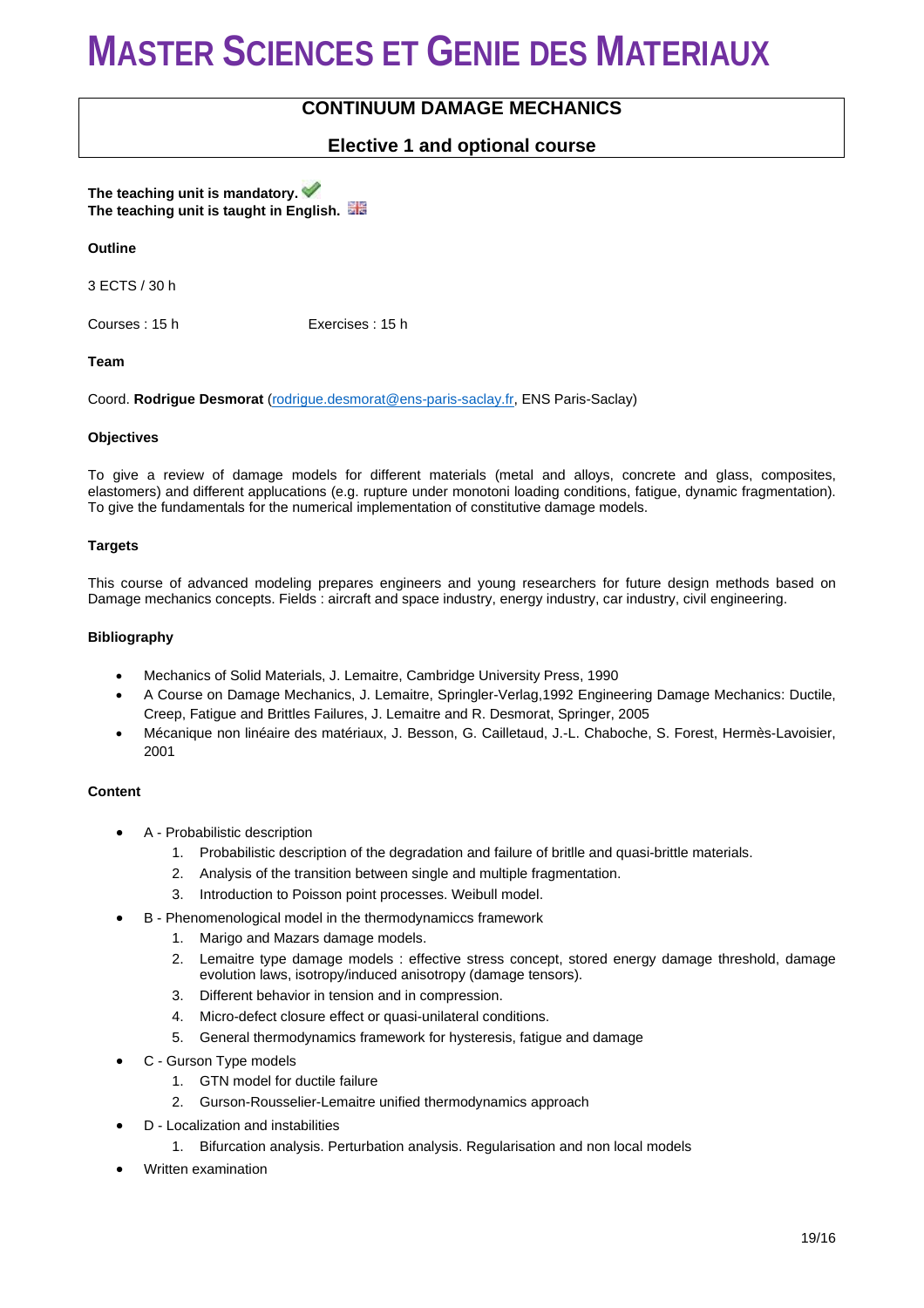### **METAL ADDITIVE MANUFACTURING**

### **Elective 2**

**The teaching unit is mandatory. The teaching unit is taught in** 

Coord. **Morgan Dal** [\(morgan.dal@ensam.eu,](mailto:morgan.dal@ensam.eu) ENSAM Paris)

**Outline 3 ECTS / 30 h**

#### **Objectives**

This course provides a rigorous formation for the students in casting and miscellaneous techniques (powder metallurgy, welding, thixoforming, thermal spraying…), physical mechanisms and induced microstructure (1) to model and simulate these processing and (2) to predict the in-life mechanical properties of components.

#### **Targets**

This program focuses on liquid, semi-liquid metal processing: casting (sand casting, die casting), powder metallurgy (sintering, metal injection moulding…), welding, high energy processes …. This course will be used in order to optimize the manufacture processing to obtain the right properties for a specific application. Current industrial areas are aeronautics, transportation, nuclear engineering, energy, biomedical engineering, structures…

#### **Topics**

- Solidification of ferrous and non-ferrous alloys and mechanical behaviour during processing : 3 sessions
- Applications to high energy beam processing with and without tool/material contact : 5 sessions
- Temperature and thermal flux in fluid metal processing : 2 sessions

#### **Content**

**Session 1 :** Thermodynamics – Phase diagrams – Kinetics of phase transformation – Microsegregation – Development of microstructure – defects

**Session 2 :** High solidification rate and others types of solidification (ultrafine structure, amorphous structure, defects, polymer crystallisation …

**Session 3 :** Semi-solid rheology.

**Session 4 :** Coatings & Materials by Thermal Spraying– Technologies and processing.

**Session 5 :** Coatings & Materials by Thermal Spraying – Properties of coatings.

**Session 6 :** Laser Materials Processing (1) : overview on different laser processes (basic physical processes, interaction modes, thermal aspects).

**Session 7 :** Laser Materials Processing (2) : Microstructures, defects and resulting properties.

**Session 8 :** Powder metallurgy. Technologies and processing -: Microstructures, defects and resulting properties.

**Session 9 :** Thermal phenomena – heat sources modelling –Heat exchange modelling (contact surface and heat transfer).

**Session 10 :** experimenTal measurements and identification/inverse methods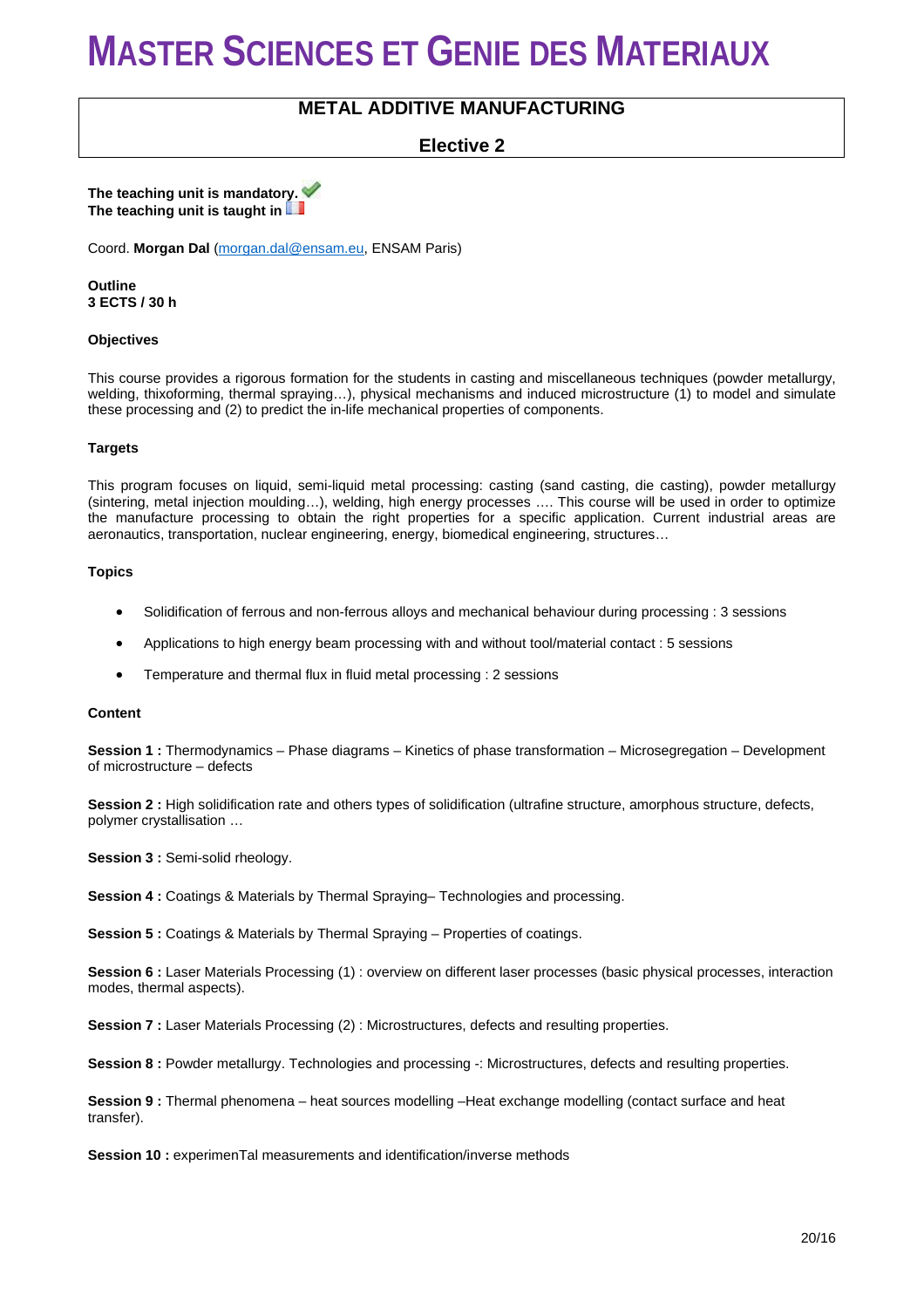### **PLASTIC STRAIN PROCESSING**

### **Elective 2, Elective 4 and optional course**

#### **The teaching unit is mandatory. The teaching unit is taught in**

Coord. **Franck Morel** [\(franck.morel@ensam.eu,](mailto:franck.morel@ensam.eu) ENSAM Angers)

#### **Outline**

3 ECTS / 30 h Courses : 10 sessions de 3h Exercises : Aucun Practice : Aucun

#### **Team**

- Jean Lou LEBRUN [\(jean-lou.lebrun@ensam.eu\)](mailto:jean-lou.lebrun@ensam.eu)
- Franck MOREL [\(franck.morel@ensam.eu\)](mailto:franck.morel@ensam.eu)
- Nathalie BOZZOLO [\(nathalie.bozzolo@mines-paristech.fr\)](mailto:nathalie.bozzolo@mines-paristech.fr)
- Rodrigues DESMORAT [\(rodrigue.desmorat@ens-paris-saclay.fr\)](mailto:rodrigue.desmorat@ens-paris-saclay.fr)
- Thierry PALIN-LUC [\(thierry.palin-luc@ensam.eu\)](mailto:thierry.palin-luc@ensam.eu)
- Ivan IORDANOFF [\(ivan.iordanoff@ensam.eu\)](mailto:ivan.iordanoff@ensam.eu)

#### **Objectives**

This course provides a rigorous formation for the students in physical mechanisms and induced microstructure during forming operations and machining coupling mechanical and thermal effects (1) to model and simulate these manufacturing processing and (2) to predict the in-life mechanical properties of components.

#### **Targets**

This program focuses on solid materials processing: sheet forming operations (rolling, stamping, light cutting …), bulk materials forming operations (forging, extrusion, drawing …) and machining. This course will be used in order to optimize the manufacturing processing to obtain the right properties for a specific application. Current industrial areas are aeronautics, transportation, nuclear engineering, containers, structures…/P>

#### **Topics**

- Transformations in solid metals and mechanical behaviour during forming processing: session 1 to 4.
- Tribology : session 5 to 6.
- Role of residual stress and microstructural heterogeneities on final properties of parts : session 7 to 10.

#### **Content**

#### **Session 1 :**

Phase transformation and precipitation (JLL).

#### **Session 2 :**

Recovery and recrystallisation (YC).

#### **Session 3 :**

Strain induced textures et dislocation structures (YC).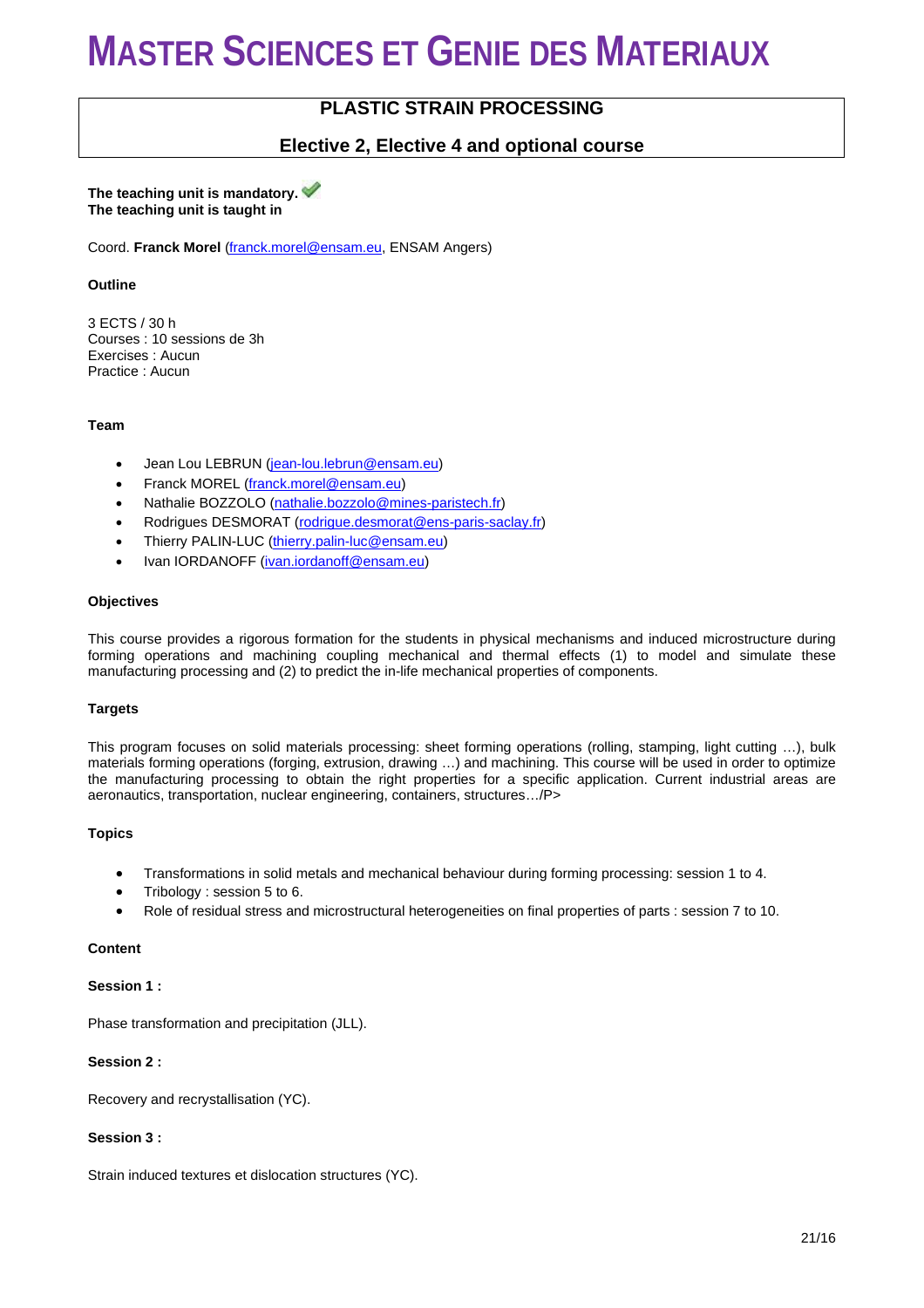#### **Session 4 :**

Temperature-dependent elasto(visco)plastic constitutive equations for high temperatures, high strain rates and large strains (RD): Johnson-Cook, Norton-Hoff, Thermal activated constitutive equations, integration of damage, extension to finite transformations.

#### **Session 5 :**

Presentation of the historical tribological contact characterisations : friction coefficient, Block model and its extensions, wear models. - Experimental and physical limitations involved by these phenomenological approaches.

#### **Session 6 :**

Generic description of contacts, notion of third body, description of material and heat flows with the help of a discrete element model – Proposition of a generic methodology, based on expérimental and numerical studies to establish appropriate contact behavior laws. Examples of experimental set up used in material forming studies. Exemple of numerical tools.

#### **Session 7 :**

Residual stress origin and calculations in simple forming operations –Residual stresses after forming and heat treatments – Advanced techniques for residual stress experimental analysis (JLL).

#### **Session 8 :**

Residual stress and microstructural heterogeneities effects on deformation, static strength, corrosion, physical properties ... (JLL).

#### **Session 9 :**

Material Integrity and fatigue behaviour (FM): Background fatigue limit criteria - Effect of surface state, residual stresses and microstructural heterogeneities.

#### **Session 10 :**

Illustrations : processing operations-fatigue properties-correlations (machining, forging, casting, surface heat treatments  $\ldots$ )(FM). $<$ 

#### **Evalutation :**

Written exam.

#### **Bibliography**

- "Simulation of wear through mass balance in a dry contact", Fillot, N., Iordanoff, I., Berthier, Y., Journal of Tribology 127 (1), pp. 230-237 (2005)
- "Thermal Study of the Dry Sliding Contact With Third Body Presence", Richard, D., Iordanoff, I., Renouf, M., Berthier, Y., Journal of Tribology, 130, (10 pages) (2008)
- "Background on friction and wear", Berthier Y., , Handbook of materials behavior models. Lemaître. Academic Press, Background on friction and wear. Vol.Chap 8. p.676 -699 (2001)
- "Physique et Mécanique de la mise en forme des métaux", Ecole d'Eté d'Oléron dirigée par F. Moussy et P. Franciosi, Paris : Presses du CNRS : IRSID, XiV-645p (1990)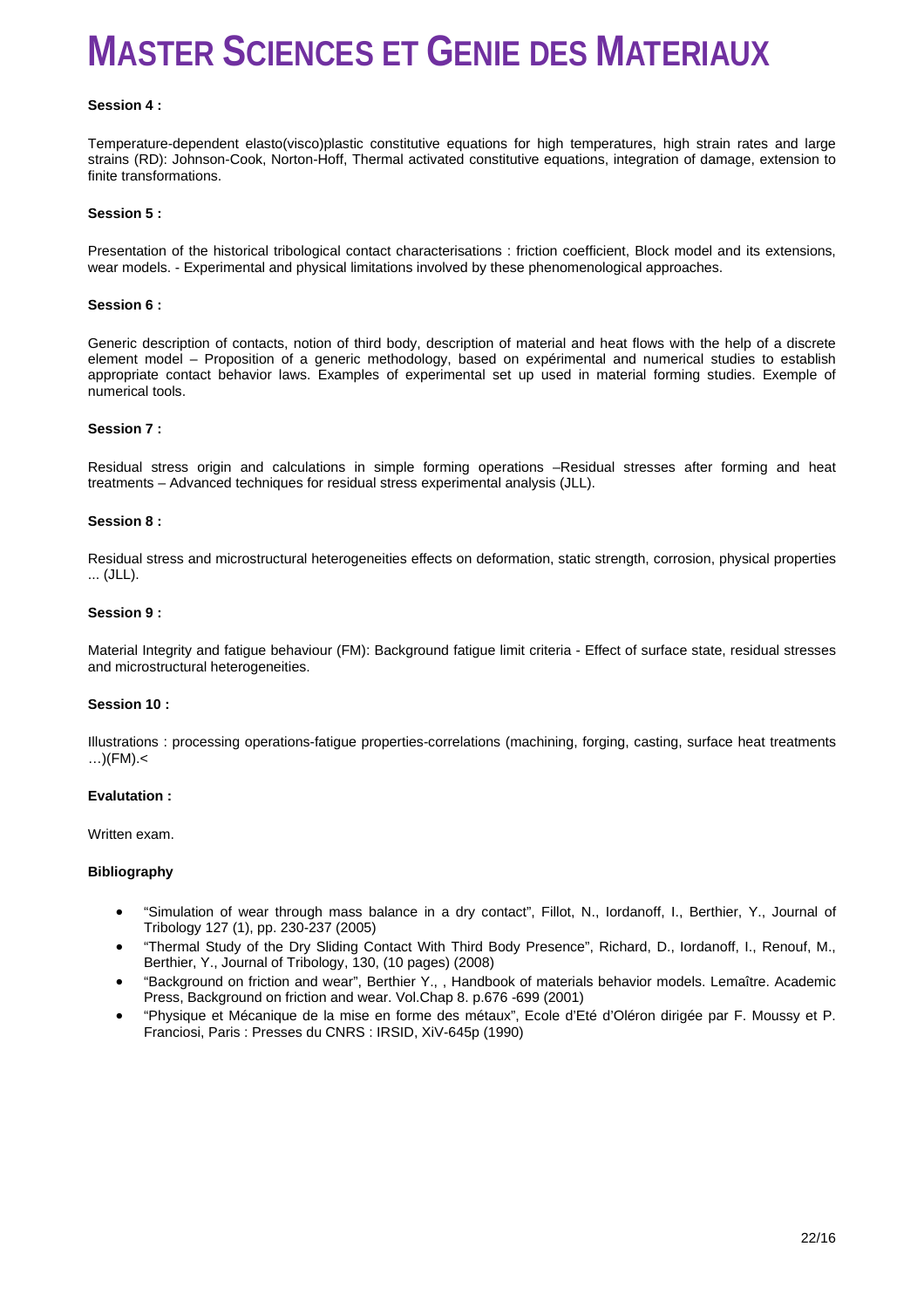### **NUMERICAL SIMULATION OF METAL PROCESSING**

**Elective 2**

**The teaching unit is mandatory. The teaching unit is taught in French**

Coord. **Etienne Pessard** [\(etienne.pessard@ensam.eu,](mailto:etienne.pessard@ensam.eu) ENSAM Angers)

#### **Pedagogic team :**

- Yessine. Ayed, Ensam Angers [\(Yessine.AYED@ensam.eu\)](mailto:Yessine.AYED@ensam.eu)
- Amine. Ammar, Ensam Angers (Amine. AMMAR@ensam.eu)
- Julien Artozoul, Ensam Angers [\(Julien.ARTOZOUL@ensam.eu\)](mailto:Julien.ARTOZOUL@ensam.eu)
- Idriss Tiba, Ensam Angers [\(Idriss.TIBA@ensam.eu\)](mailto:Idriss.TIBA@ensam.eu)
- Aude Caillaud, Ensam Angers [\(aude.caillaud@ensam.eu\)](mailto:aude.caillaud@ensam.eu)
- Etienne Pessard, Ensam Angers [\(Etienne.Pessard@ensam.eu\)](mailto:Etienne.Pessard@ensam.eu)

#### **Description of the Teaching Unit**

**Outline** 3 ECTS / 30 h Cours magistral : 10 h Travaux dirigés : 10 h Travaux pratiques : 28 h

#### **Objectives**

This program focuses on modelling and simulation tools to metal processing analyse. Students and specialists will use current commercial softwares dedicated to specific processing operations to address the reliability and the relevance but also the limits of these commercial softwares. A rigorous formation for the students in casting and forging

physical mechanisms and induced microstructure (1) to model and simulate these processing and (2) to predict the in-life mechanical properties of components.

#### **Targets**

This course can be directly applied to liquid, semi-liquid and solid metal processing: casting (sand casting, die casting), bulk materials forming operations (forging, extrusion, drawing …) The objective is to acquire knowledge allowing to optimize these processes using numerical simulation software. Current industrial areas are aeronautics, transportation, nuclear engineering, energy, biomedical engineering, containers, structures …

#### **Topics**

- Introduction : to processing modelling
- CM1 : How to establish thermomechanical and metallurgical couplings ?
- CM2 : Fom the geometry of the component to the processing simulation : meshes and numerical aspects
- Materials data generation and identification
- CM3 : Materials data : experiments on thermomechanical simulator (GLEEBLE)
- CM4 : Specific experiments for casting process.
- CM5 : Specific experiments for forging parameters
- Industrial examples Numerical simulation of the processing
- How to use commercial codes (e.g. PROCAST, QUICKCAST, ForgeNXT)
- Presentation of the studied example
- How to prepare the modelling ?
- Numerical simulations and part manufacturing
- Results analysis and comparison between experimental and simulation results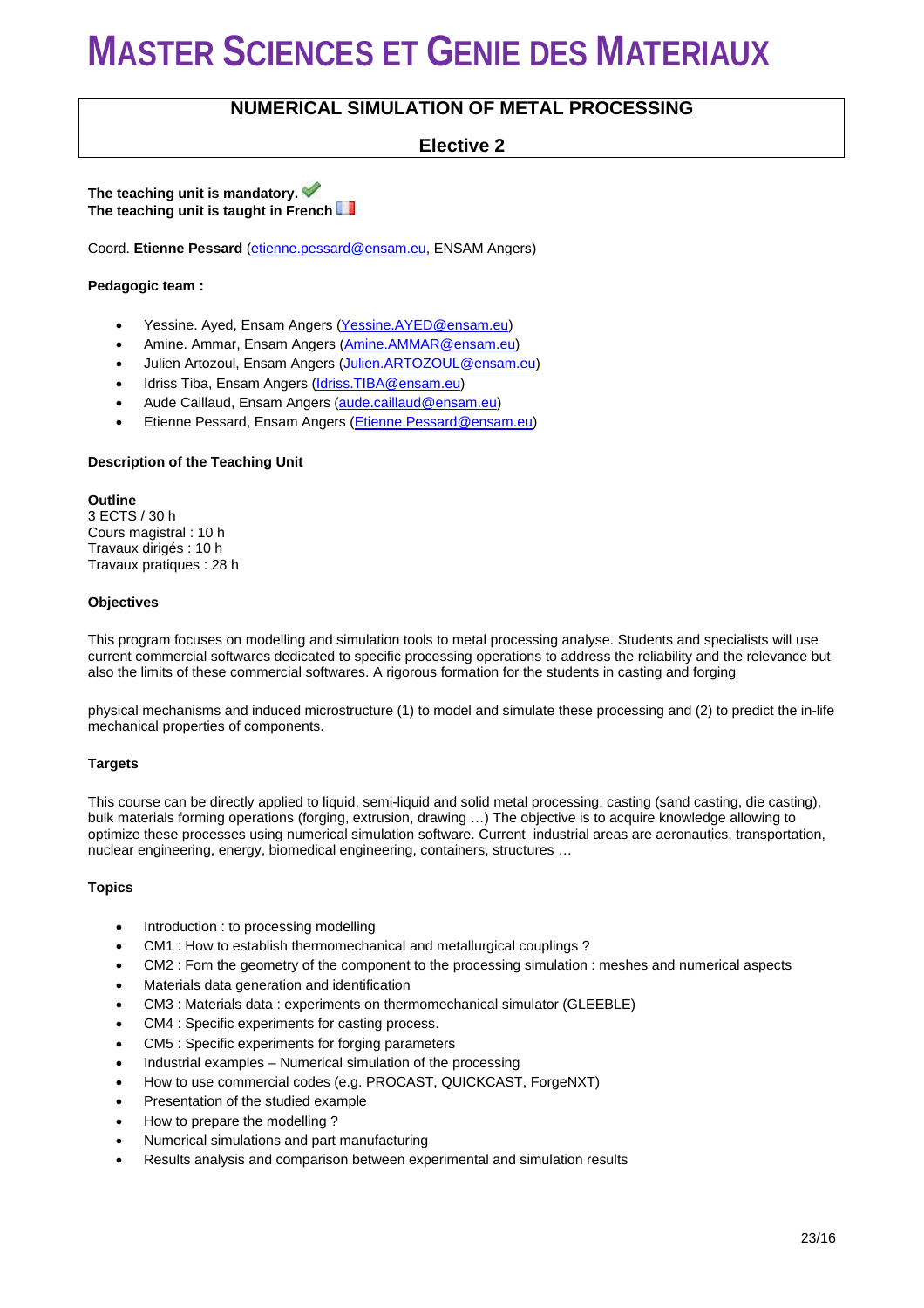### **DURABILITY AND RECYCLING OF POLYMERS AND COMPOSITE MATERIALS**

**Elective 3**

**The teaching unit is mandatory. The teaching unit is taught in English** 

#### **Outline of teaching unit**

3 ECTS / 30 h

Lectures : 13h30 Tutorials : 4h30 Practical works : 8h

**Team**

Coord. **Xavier Colin** [\(xavier.colin@ensam.eu,](mailto:xavier.colin@ensam.eu) ENSAM Paris)

Xavier Colin , ENSAM Paris, [Xavier.COLIN@ensam.eu](mailto:Xavier.COLIN@ensam.eu) Lucien Laiarinandrasana, PSL, [lucien.laiarinandrasana@mines-paristech.fr](mailto:lucien.laiarinandrasana@mines-paristech.fr) Bruno Fayolle, ENSAM Paris, [bruno.fayolle@ensam.eu](mailto:bruno.fayolle@ensam.eu)

#### **Objectives**

To provide to students an overview of the required theoretical concepts for assessing the lifetime of polymeric material engineering components in service conditions.

To show an application of these tools in selected industrial cases.

To tackle the problem of polymer recycling.

#### **Targets**

In a first time designed for resisting to static and dynamic loadings, polymer structures are now considered for long term applications (typically for several dozens of years) in more and more aggressive environmental conditions. Designers, familiarized with the domain of mechanical modelling, are more and more fond of kinetic models allowing us to introduce the time factor in the design. Classical approaches, based on the (often unfounded) use of Arrhenius law or other totally empirical models, are less and less compatible with the present requirements of design and one can observe a strong industrial pressure in favour of the development of models for lifetime prediction. The recent activities of the different teachers' laboratories show well this renewed interest.

#### **Topics**

In this course, it not envisaged to make an exhaustive presentation of all types of ageing susceptible to take place in service conditions. This course is aimed to present a general approach for lifetime prediction, applicable to all type of ageing problem of a polymeric material engineering component, and to show the high heuristic value of this approach for selected industrial applications. With this intention the course will be divided into three main parts. In a first part, the most current chemical ageing mechanisms (oxidation, hydrolysis) and their corresponding chemical kinetics will be described. In a second part, a peculiar attention will focus on embrittlement mechanisms at the local and global scales in the absence of mechanical loading. Once the structural embrittlement state well defined, its consequences on the material mechanical properties will be described. The knowledge of the constitutive relations governing the material behaviour will allow the characterization of appropriate concepts of fracture mechanics to be used, in order to assess the residual lifetime of the engineering component. This approach will be applied in selected industrial cases operated in the respective teachers' laboratories.

#### **Content**

- Oxidation mechanisms, hydrolysis.
- Transport properties of molecular species.
- Diffusion/reaction coupling.
- Stabilization mechanisms.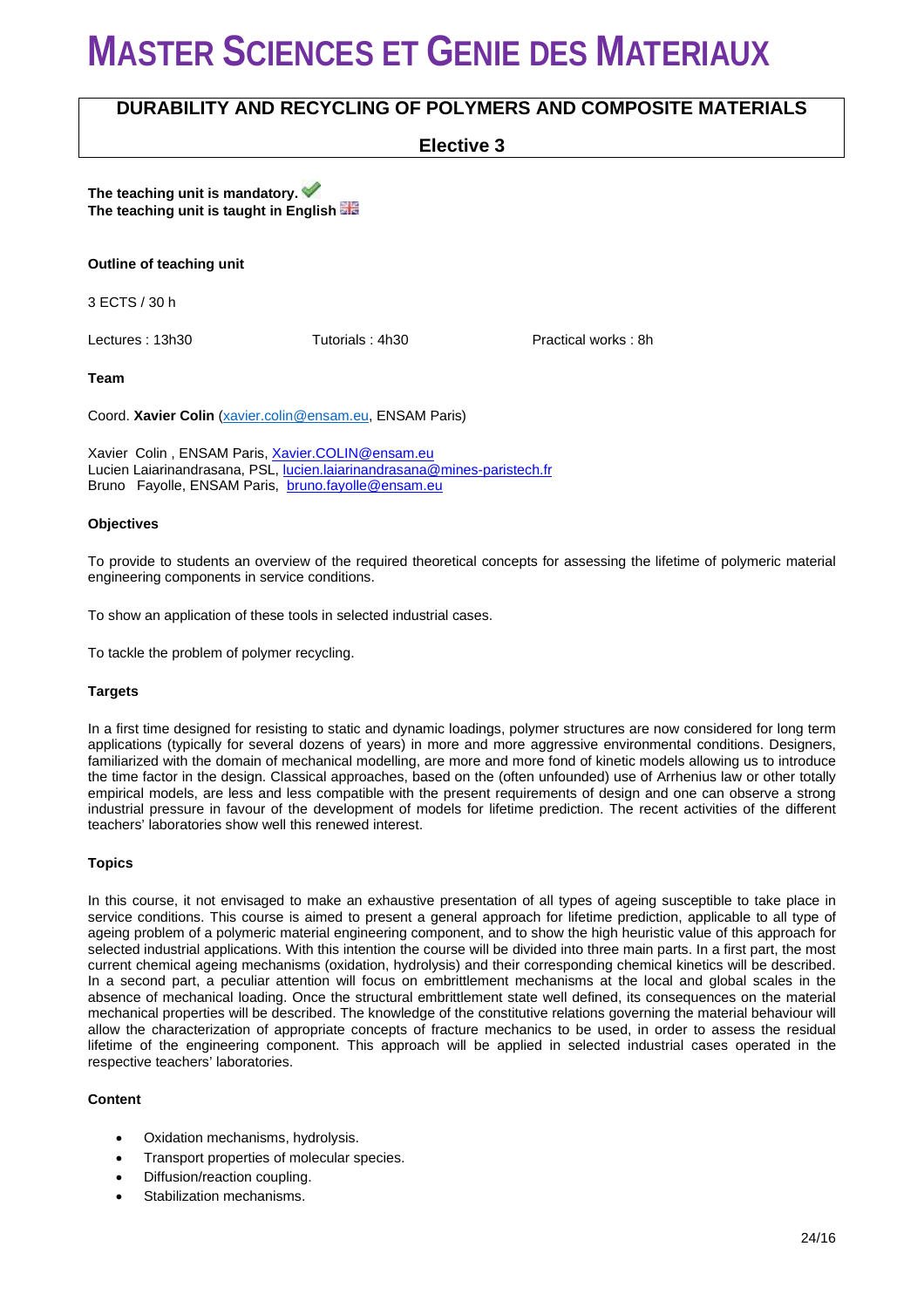- Chain scissions and crosslinking.
- "Hindered" shrinkage of the degraded superficial layer.
- Consequences on mechanical properties.
- Slow crack growth mechanisms in polymers.
- Fracture mechanics for creeping solids: global approach and introduction to local approach.
- Embrittlement of PE pipes used for the transport of drinking water.
- Creep damage and failure of extruded tubes subjected to internal pressure.
	- o Chemical ageing mechanisms, kinetic aspects  $L 4h30 T 3$ <br>o Local and global embrittlement  $L 4h30 T 1h30$
	- $\circ$  Local and global embrittlement L 4h30 T 1h30<br>  $\circ$  Application of fracture mechanics concepts to po
	- o Application of fracture mechanics concepts to polymers L 6h T 3h o Introduction to polymer recycling L 1h30
	- $\circ$  Introduction to polymer recycling L 1h30<br>  $\circ$  Selected industrial problems TP 6h
	- Selected industrial problems TP 6h

#### **Examples of Mater projects and PhD theses :**

- Thermal ageing of epoxy matrix composites (EADS, 2006/09).
- Thermal ageing of PBD matrix propellants (SNPE, 2004/07).
- Long term properties of hdPE sheaths for pontoon bridges (LCPC, 2007/10).
- Thermal ageing of hybrid composite strings used for the reinforcement of electrical wires (EdF, 2007).
- Development of models for lifetime prediction for synthetic cables (EdF, 2008/11).
- Ageing of PE and Ethylene/propylene copolymers electrical cable insulators in nuclear environment (EdF, 2003/06).
- Recycled PET for food packaging: experimental approach and kinetic modelling (2005/08).
- Impact of water quality on ageing of innovative products for synthetic material plumbing (CSTB, 2008/11).
- Damage and crack growth under creep of extruded polyethylene : local approach global approach (GdF 2000/03).
- Aging effect on creep crack initiation and growth in HDPE (2010/09).
	- o Aeronautics and space :<br>  $\circ$  Civil Engineering
		- o Civil Engineering :<br>
		o Flectricity :
		- o Electricity:<br>o Nuclear:
		- o Nuclear:<br>o Food pac
		- o Food packaging :<br>o Fluid transport :
		- Fluid transport :

#### **Marking**

Personal work : Analysis of scientific papers / experimental or computing work. Two formatted A4 pages + oral presentation (15 min).

#### **Bibliography**

- X. Colin, B. Fayolle, L. Audouin, J. Verdu & X. Duteurtre, dans « Vieillissement et durabilité des matériaux », Série Arago 28, édité par G. Pijaudier-Cabot, OFTA, Paris, Chap. 3, p. 65, 2003.
- H.B.H. Hamouda, M. Simoes-Betbeder, F. Grillon, P. Blouet, N. Billon, R. Piques, "Creep damage mechanisms in polyethylene gas pipes", Polymer 42 (2001) 5425-5437.
- H. Ben Hadj Hamouda, L. Laiarinandrasana, R. Piques, "Fracture mechanics global approach concepts applied to creep slow crack growth in a medium density polyethylene (MDPE)", Engineering Fracture Mechanics 74 (2007) 2187-2204.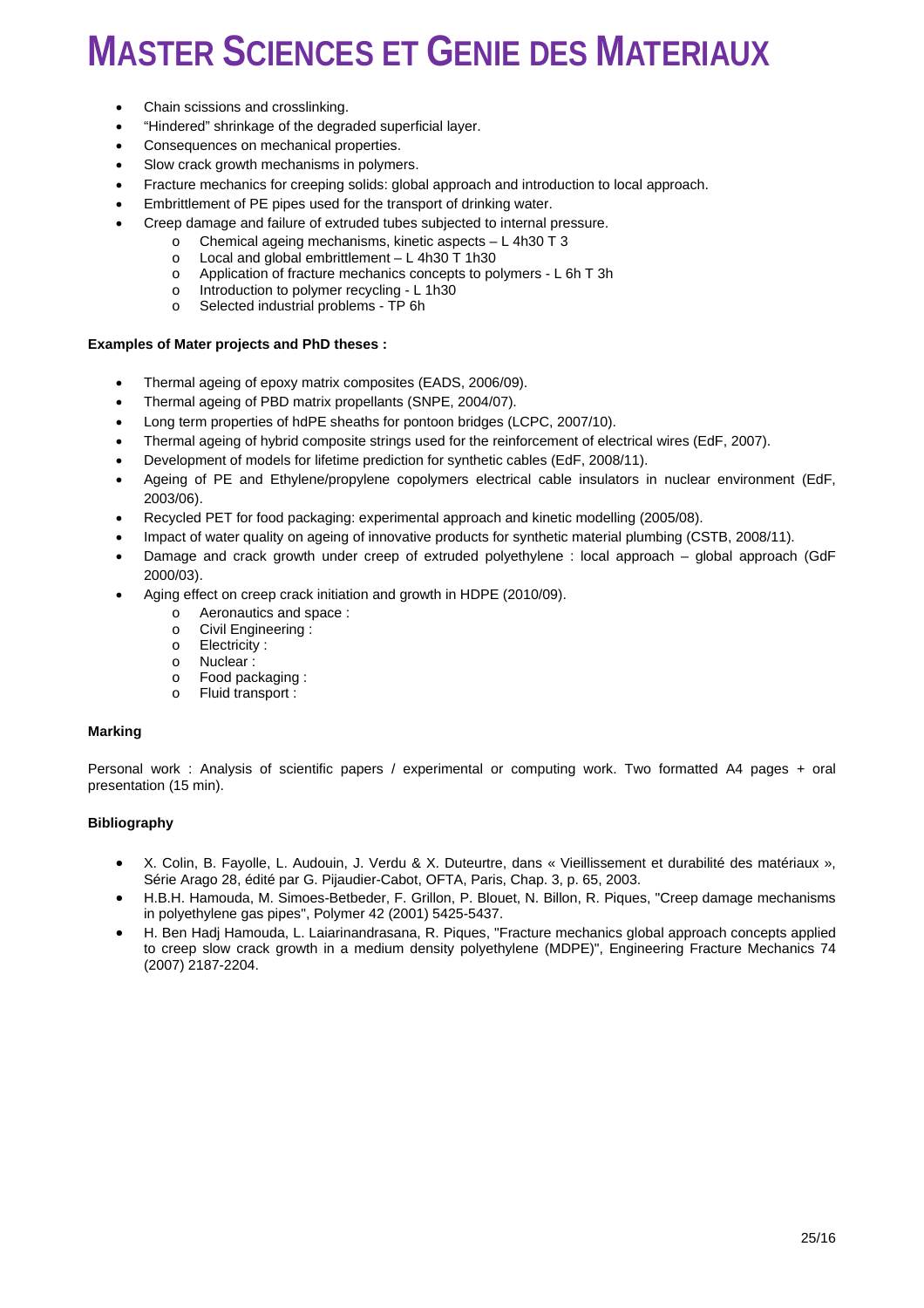### **PROCESSING OF POLYMERS AND COMPOSITES**

### **Elective 3 and optional course**

#### **The teaching unit is mandatory. The teaching unit is taught in English**

#### **Outline of teaching unit**

3 ECTS / 30 h

Lectures : 6 courses of 3h Tutorials : 4 courses of 1h30 Practical works : 1 course of 4h

#### **Team**

Coord. **Gilles Regnier (**[gilles.regnier@ensam.eu,](mailto:gilles.regnier@ensam.eu) ENSAM Paris)

Emmanuel Baranger, ENS, [baranger@lmt.ens-cachan.fr](mailto:baranger@lmt.ens-cachan.fr) Corinne billerault, IFOCA[, corinne.billerault@ifoca.com](mailto:corinne.billerault@ifoca.com) Jorge Peixinho, ENSAM Paris, [Jorge.PEIXINHO@ensam.eu](mailto:Jorge.PEIXINHO@ensam.eu) Gilles Regnier, ENSAM Paris, [gilles.regnier@ensam.eu](mailto:gilles.regnier@ensam.eu) Cyrille Sollogoub, ENSAM Paris, [Cyrille.SOLLOGOUB@ensam.eu](mailto:Cyrille.SOLLOGOUB@ensam.eu)

#### **Objectives**

Show the distinctive features of polymer processing (viscoelastic behavior, kinetics of state transitions, influence of micro- and nanofillers).

Have an overview of the induced micro- and nanostructure to better understand properties.

Know application field and limits of industrial process simulation codes.

#### **Targets**

Organic materials and composites are taking an increasing part in manufactured products. Their processing optimisation needs simulations on specific codes based on several hypothesis. The predictions are highly dependent on these hypothesis and the lectures aim to show what can bring an intensive use of codes like REM3D or Moldflow for injection molding simulation. The present limits linked to the complexity of induced microstructures will be discussed.

#### Exemples of 4-months Master projects :

- Thermoforming simulation of aeronautical PMMA windows (Saint-Gobain 2008).
- Debindering simulation of injection molded ceramic parts (Snecma 2007).
- Thermoelastic properties of injection molded polymers reinforced by fibers (Legrand 2006, Bosch 2008).
- Rheology of polymers reinforced by carbon nanotubes (2007).
- Viscoelastic properties of a PE reinforced by nanoclay particles (2007).
	- Aeronautics :
	- Génie électrique / Automobile :
	- Nanotechnologies :

### **Topics**

- Rheothining visqueux behavior.
- Viscoelasticity in flow.
- Induced microstructures.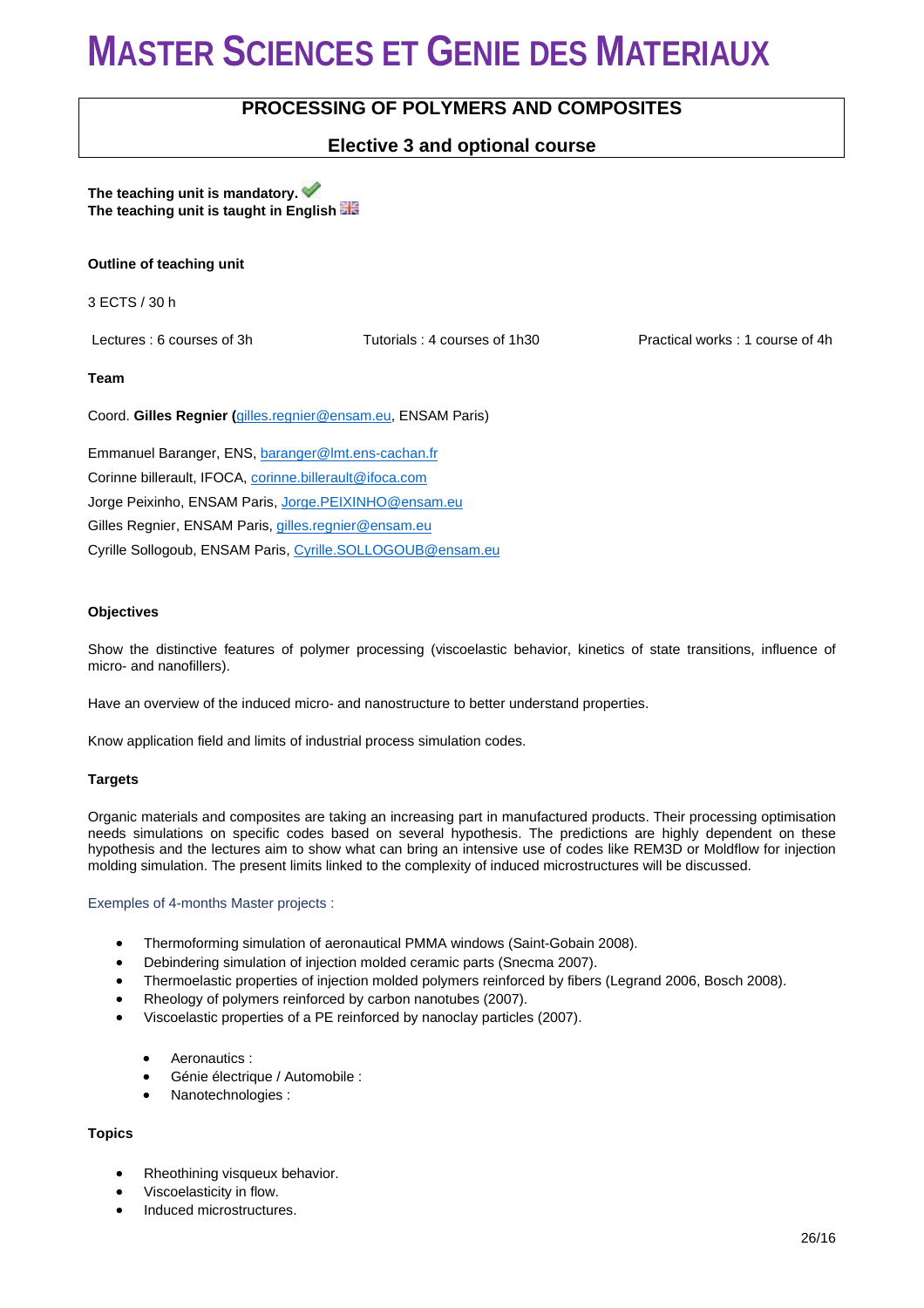- Kinetic modelling.
	- o Polymer processing L 3h<br>o Rheology in the liquid state
	- o Rheology in the liquid state L 3h, T 3h<br>
	o Crystallisation L 1h30, T 1h30
	- o Crystallisation L 1h30, T 1h30<br>
	o Microscopic or nanometric fillers
	- o Microscopic or nanometric fillers (fibers, carbon nanotubes, …) and nanostructuration L 6h
	- o Induced thermoelastic behavior  $\angle$  1h30, T 1h30<br>o Injection molding L 3h
	- o Injection molding L 3h
	- Injection molding simulation of thermoplastics on MOLDFLOW® code TP 4h

#### **Marking**

Personal work : Analysis of scientific papers / experimental or computing work. Two formatted A4 pages + oral presentation (15 min).

#### **BibliographY**

- Agassant J.F. et al., La mise en forme des matières plastiques, Tech & Doc, 1996.
- Etienne S., David L., Introduction à la physique des polymères, Dunod, 2002.
- Macosko C., Rheology: principles, measurement and applications, VCH publishers, 1994.
- Ward I.M., Structure and Properties of oriented polymers, Chapman & Hall, 1997.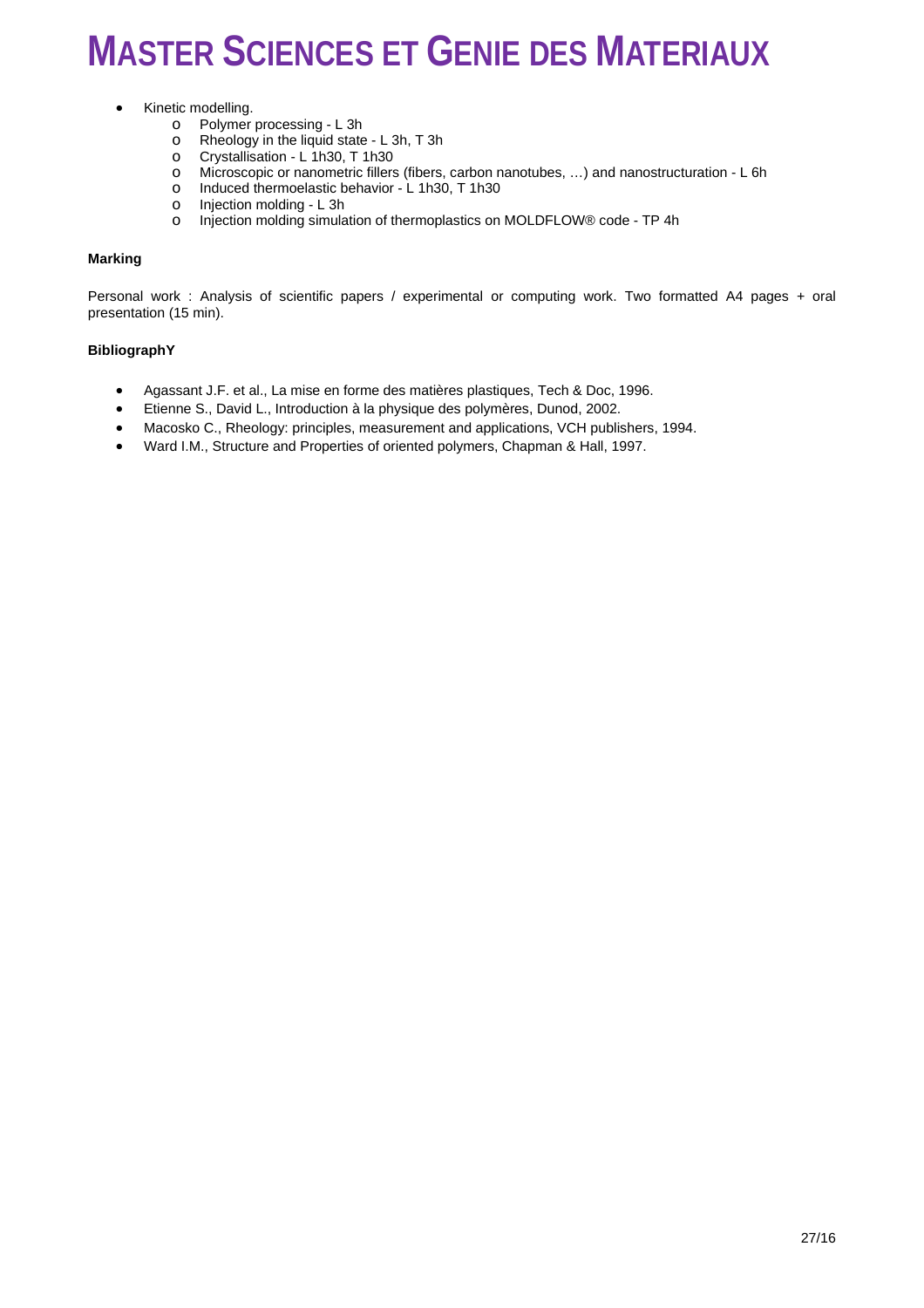### **MECHANICAL BEHAVIOR OF POLYMERS**

### **Elective 3**

**The teaching unit is mandatory. The teaching unit is taught in English** 

#### **Outline**

3 ECTS / 30 h

Courses : 19h30 Exercises : 6h Practice : 4h

#### **Team**

Coord. **Bruno Fayolle** [\(fayolle.bruno@ensam.eu,](mailto:fayolle.bruno@ensam.eu) ENSAM Paris)

- Etienne Barthel, PSL, [etienne.barthel@espci.psl.eu](mailto:etienne.barthel@espci.psl.eu)
- Antoine Châteauminois, PSL, [antoine.chateauminois@espci.fr](mailto:antoine.chateauminois@espci.fr)
- Justin Dirrenberger, ENSAM Paris, [Justin.DIRRENBERGER@ensam.eu](mailto:Justin.DIRRENBERGER@ensam.eu)
- Bruno Fayolle, ENSAM Paris, [bruno.fayolle@ensam.eu](mailto:bruno.fayolle@ensam.eu)
- Patrick Heuillet, LRCCP, [heuillet@lrccp.com](mailto:heuillet@lrccp.com)
- Alba Marcellan, PSL, [alba.marcellan@espci.fr](mailto:alba.marcellan@espci.fr)

#### **Objectifs**

This teaching unit aims at giving the knowledge bases of different polymers behaviors allowing the choice and the use of the right material in applications where weight, stiffness, fracture strength or chemical resistance are the challenging parameters. The master of the complex behaviors of polymers is the only way to be able to substitute metals by organic or composite materials.

#### **Targets**

Aerospace, Automotive both for both design and technical parts, Offshore, Civil Engineering in particular for coatings and sealants, Electricity as insulating materials, Packaging and Conditioning, Fluid transport (drinking water, gas). Sports and leisure, microelectronics. Health (prosthetic devices, tissue engineering).

#### **Topics**

- Linear viscoelasticity, creep and relaxation, dynamic behaviour, time-temperature equivalence, molecular mobility (J. Diani L 4h30 – T 1h30 – P 4h00)
- Show the molecular/physical interpretation of hyperelasticity theory applied on elastomers, then introduce finite strain formalism (A. Marcellan and L. Laiarinandrasana L 6h)
- Analyse the specificity if linear and non linear fracture mechanics applied on polymers (L. Laiarinandrasana L 3h)
- Describe the mechanisms of plasticity and fracture at the microscopic scale, establish the relations between chemical structure, polymeric architecture and plastic deformation mechanisms (C. Creton L 3h – T 1h30)
- Introduce the basic concepts of elastic adhesive contacts on polymers (A. Chateauminois L 4h30 T 1h30)

#### **Evaluation**

Articles analysis : report (2 A4 pages) and oral presentation.

#### **Bibliographie**

- Rheology : principles, measurements and applications, C. Macosko, VCH publishers, 1994.
- An introduction to the mechanical properties of solid polymers, I.M. Ward et D.W. Hadley, Wiley, 2002.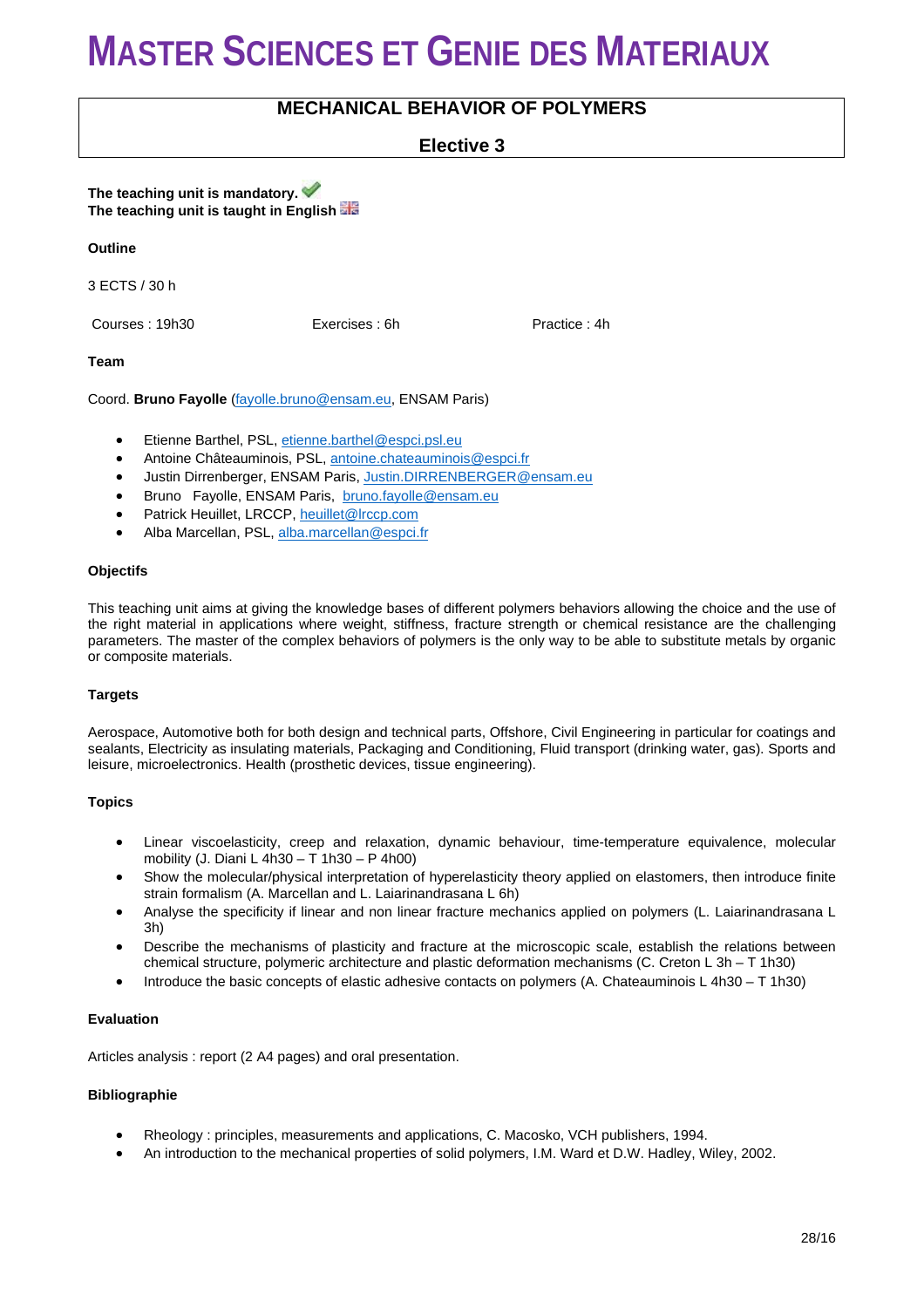### **MULYI-PHYSICAL APPROACH OF CUTTING, MATERIALS AND MATERIAL INTEGRITY**

### **Elective 4**

**The teaching unit is mandatory. The teaching unit is taught in French The teaching unit is taught in English** 

#### **Outline**

3 ECTS / 30 h

Tutorials : 8h Practical works : 8h

#### **Team**

Coord. **Guillaume Fromentin** [\(guillaume.fromentin@ensam.eu,](mailto:guillaume.formentin@ensam.eu) ENSAM Cluny)

#### **Pedagical team :**

- Gérard POULACHON, Professeur des Universités, Arts et Métiers, Cluny[, gerard.poulachon@ensam.eu](mailto:gerard.poulachon@ensam.eu)
- Frédéric ROSSI, Maître de Conférences, ENSAM, Cluny[, frederic.rossi@ensam.eu](mailto:frederic.rossi@ensam.eu)
- José OUTEIRO, Maître de Conférences HDR, ENSAM, Cluny, [jose.outeiro@ensam.eu](mailto:jose.outeiro@ensam.eu)

#### **Procedure and organisation:**

Course 1 – Cutting, High Speed machining and Analytical Models: orthogonal cutting principles, description of tool geometry, description of the cutting zone, Albrecht's & Merchant's theories, analytical modeling of cutting forces.

Course 2 – Thermal aspects of cutting: instrumentation and modeling.

Course 3 – Machinability of difficult-to-cut materials & Interaction material-process: Physical phenomena around the cutting edge, built-up edge, tribological aspects during metal cutting.

Course 4 – Numerical modeling and simulation of subtractive machining: introduction; fundamental aspects of numerical simulation; constitutive laws, friction and contact laws; simulation of chip morphology (separation of material); boundaries conditions; validation; FEM software dedicated for cutting simulation, case study.

Course 5 – Surface Integrity (SI): Introduction and definitions; surface defaults; residual stresses; microstructure and phase transformations; experimental techniques to evaluate the surface integrity; modeling and simulation of SI.

#### **Pedagogical objectives:**

The objective is to analyze the thermomechanical phenomena in the vicinity of the tool tip and its consequences on the integrity of the machined surface. These phenomena will be observed at mesoscopic and microscopic scales, based on experiments and numerical simulations of the cutting operation.

#### **Content:**

- Fundamentals notions and theory of cutting by material removing.
- Machinability of difficult-to-cut materials, such as those encountered in the aeronautical, automotive and nuclear sectors.
- Determination of the validity fields of the cutting parameters for a given tool and material.
- Qualification of new generation cutting tools and validation of new metallurgies of work materials.
- Implementation of numerical simulation and experimental means dedicated for understanding the thermomechanical phenomena of cutting.
- Analysis of the surface integrity of machined parts, including evaluation of mechanical, metallurgical and topographic conditions.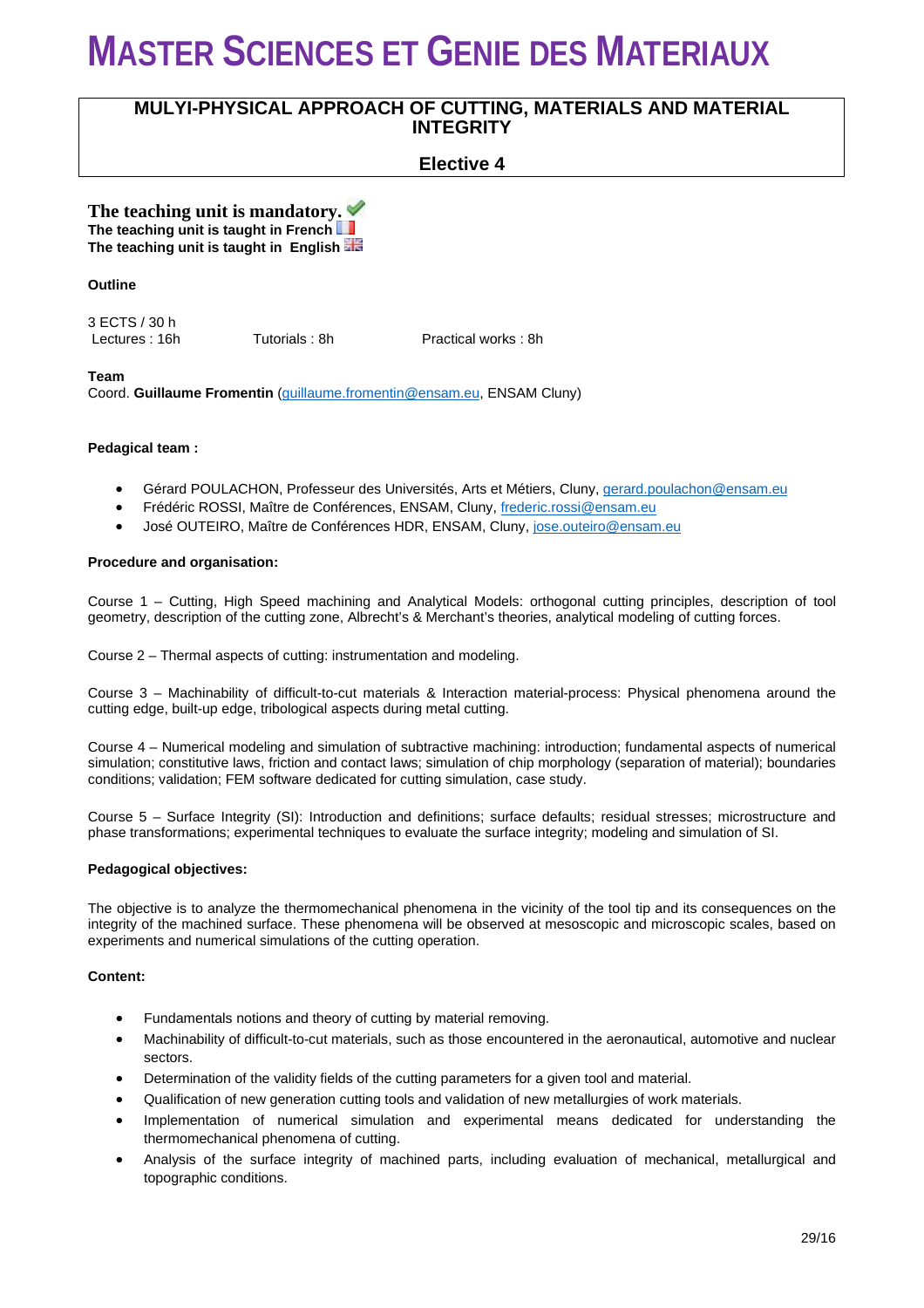#### **Skills:**

Notions of the machining process; Numerical methods ; Continuum mechanics ; Thermal theory.

#### **Bibliography:**

- Jan Eric Stahl, Metal cutting -Theory and models, Printed by Elanders, 2012.
- M.A. Davies, T. Ueda, R. M'Saoubi, B. Mullany, A.L. Cooke, On The Measurement of Temperature in Material Removal Processes, CIRP Annals, Volume 56, Issue 2, 2007, Pages 581-604.
- I.S. Jawahir, E. Brinksmeier, R. M'Saoubi, D.K. Aspinwall, J.C. Outeiro, D. Meyer, D. Umbrello, A.D. Jayal, "Surface Integrity in Material Removal Processes: Recent Advances", CIRP Annals - Manufacturing Technology, keynote paper, Vol. 60/2, pp. 603-626, 2011.
- J. Outeiro "Residual Stresses in Machining", in Book "Mechanics of Materials in Modern Manufacturing Methods and Processing Technique", Edited by V. Silberschmidt, Elsevier, 2019.
- Viktor P. Astakhov, "Metal Cutting Mechanics" Edited by CRC Press, 1999. ISBN 0-8493-1895-5.
- David A. Stephenson, John S. Agapiou, "Metal cutting theory and pratice", edited by Marcel Dekker 1999. ISBN 0-8247-9579-2.
- Graham T. Smith, "Cutting Tool Technology", edited by Springer. ISBN 978-1-84800-205-0.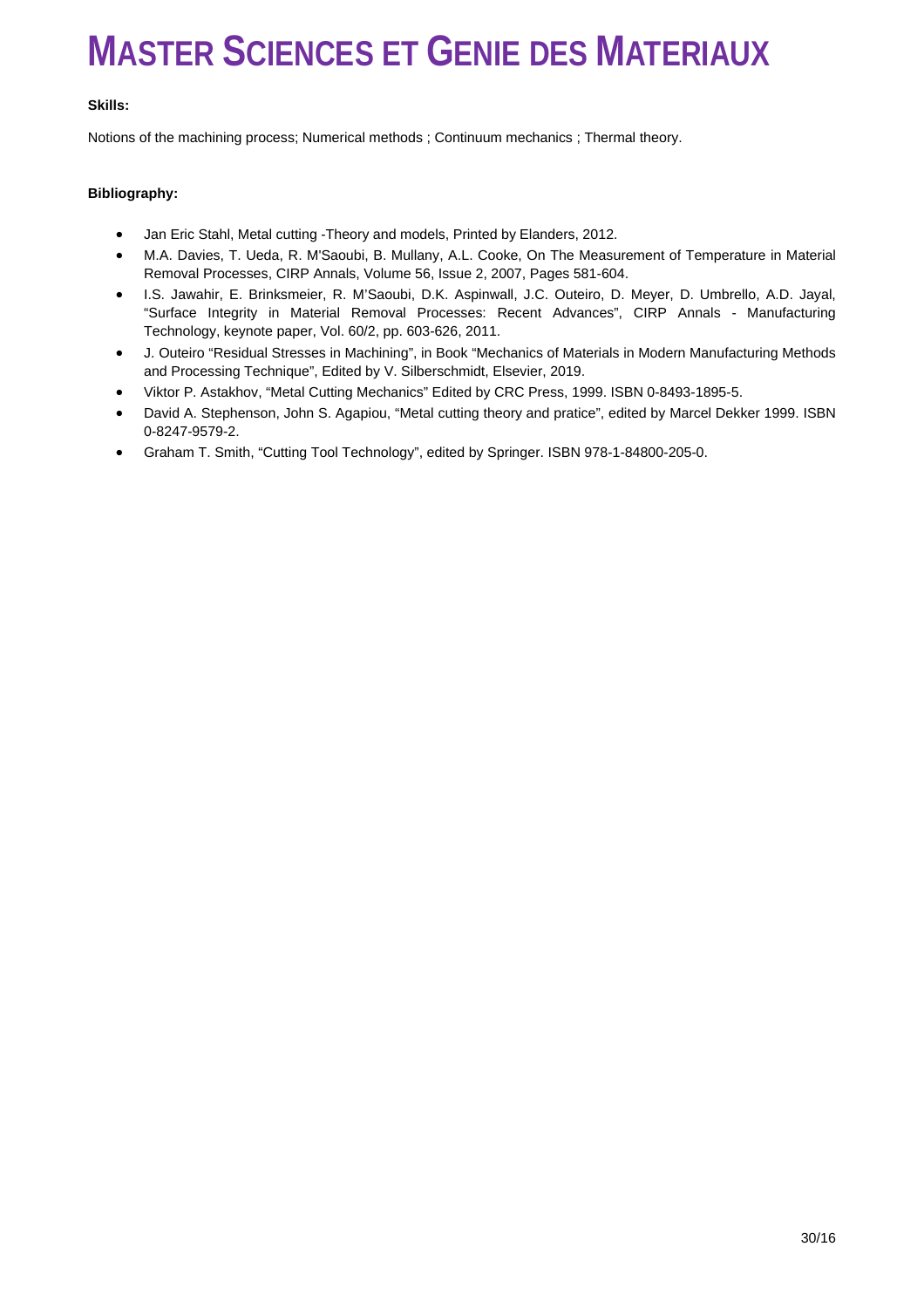### **ADVANCED MACHINING AND ITS APPLICATIONS**

**Elective 4**

**The teaching unit is mandatory. The teaching unit is taught in** 

3 ECTS

**Pedagogical team**

Coord. **Guillaume FROMENTIN** [\(gerard.poulachon@ensam.eu,](mailto:gerard.poulachon@ensam.eu) ENSAM Cluny)

Mehdi CHERI[F Mehdi.CHERIF@ensam.eu](mailto:Mehdi.CHERIF@ensam.eu)

Guenael GERMAI[N Guenael.Germain@ensam.eu](mailto:Guenael.Germain@ensam.eu)

Guillaume FROMENTI[N guillaume.fromentin@ENSAM.EU](mailto:guillaume.fromentin@ENSAM.EU)

Mikhail GUSKOV [mikhail.guskov@ensam.eu](mailto:mikhail.guskov@ensam.eu)

Philippe LORON[G Philippe.LORONG@ensam.eu](mailto:Philippe.LORONG@ensam.eu)

David PRA[T David.PRAT@ENSAM.EU](mailto:David.PRAT@ENSAM.EU)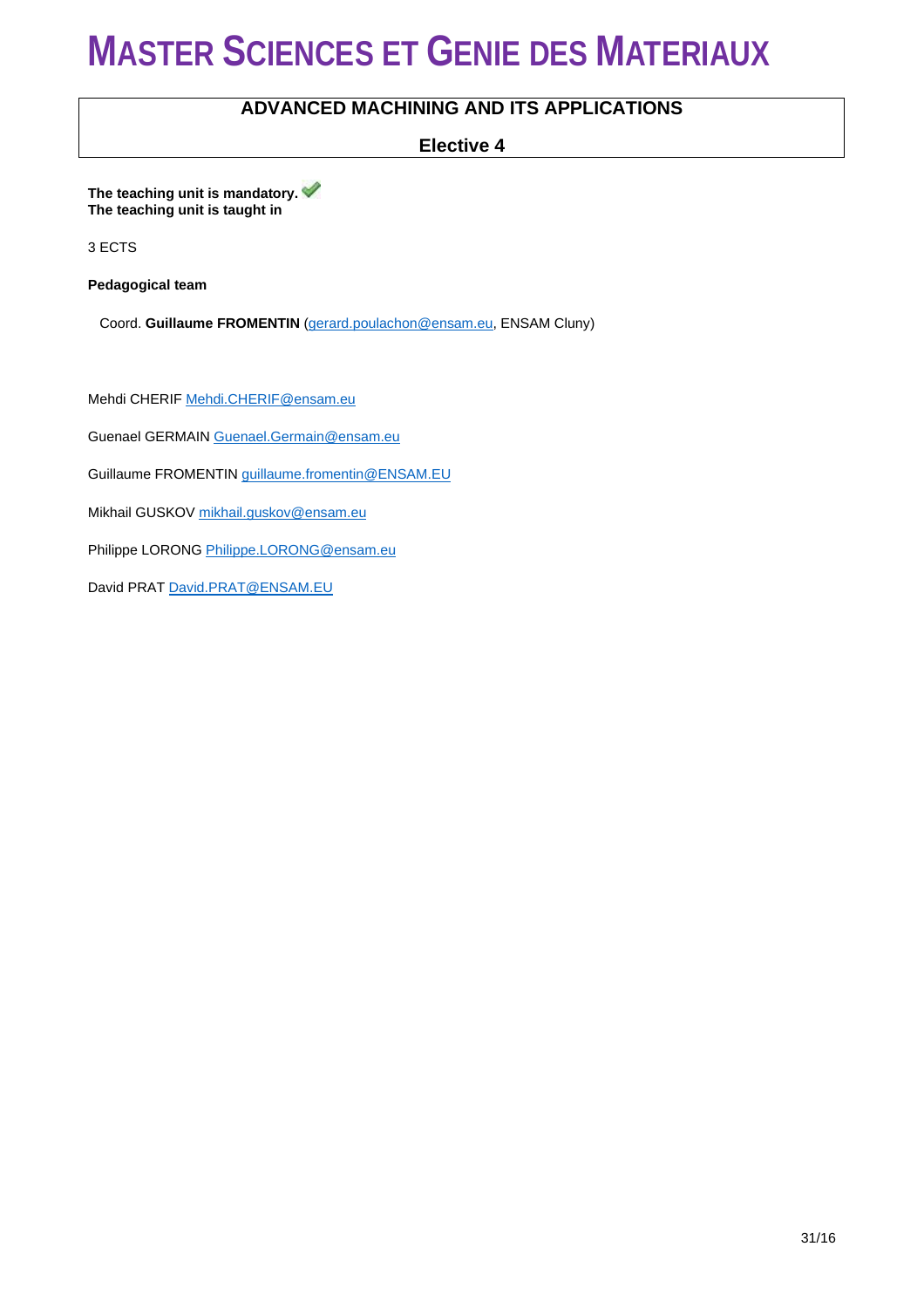### **DYNAMYC BEHAVIOR AND FAILURE OF MATERIALS**

### **Optional course**

**The teaching unit is optional The teaching unit is taught in English.** 

**Team**

Coord. **Bastien Durand** [\(bastien.durand@ens-paris-saclay.fr,](mailto:bastien.durand@ens-paris-saclay.fr) ENS Paris-Saclay)

#### **Pedagogical objectives:**

The course deals with the mechanical behavior of engineering materials (metals and foams) under dynamic loading conditions. The mechanical wave propagation study is the key of this field.

#### **Content:**

The course first gives the theoritical background necessary to understand wave propagation (characteristic method in Lagrange Diagram, Rankine & Hugoniot relations). This knowledge is relevant for future engineers and researchers working on problems that involve the dynamic loading of structures and materials.

The course also gives experimental (Hopkinson bars) and numerical (ABAQUS) abilities.

Concerned fields: energy absorption in vehicles, military applications, high-speed machining...

#### **Prerequisites:**

MAGIS core courses

#### **References:**

Kolsky, H., 1963, Stress Waves in Solids, Clarendon Press, Oxford.

#### **Meyers, M.A., 1994, Dynamic behavior of materials, John Wiley & Son Inc.**

Zhao, H., 2004, Cellular materials under impact loading, Amas-edition, Warsaw.

#### **Procedure and organization:**

#### ELASTIC WAVES:

- Simple tensile and compressive waves;
- Hydrostatic and deviatory waves in a 3D medium;
- Confined tensile and compressive waves;
- Torsion waves;
- Bending waves;
- Tensile and compressive waves in plates;
- Theoretical study of the compression Hopkinson bar technique;
- Wave dispersion in a bar due to lateral inertia.

#### ELASTIC PLASTIC WAVES:

- Piece by piece linearity;
- Lagrange diagrams.

#### RANKINE & HUGONIOT EQUATIONS AND COMMON EQUATIONS OF STATE:

• Conservation equations;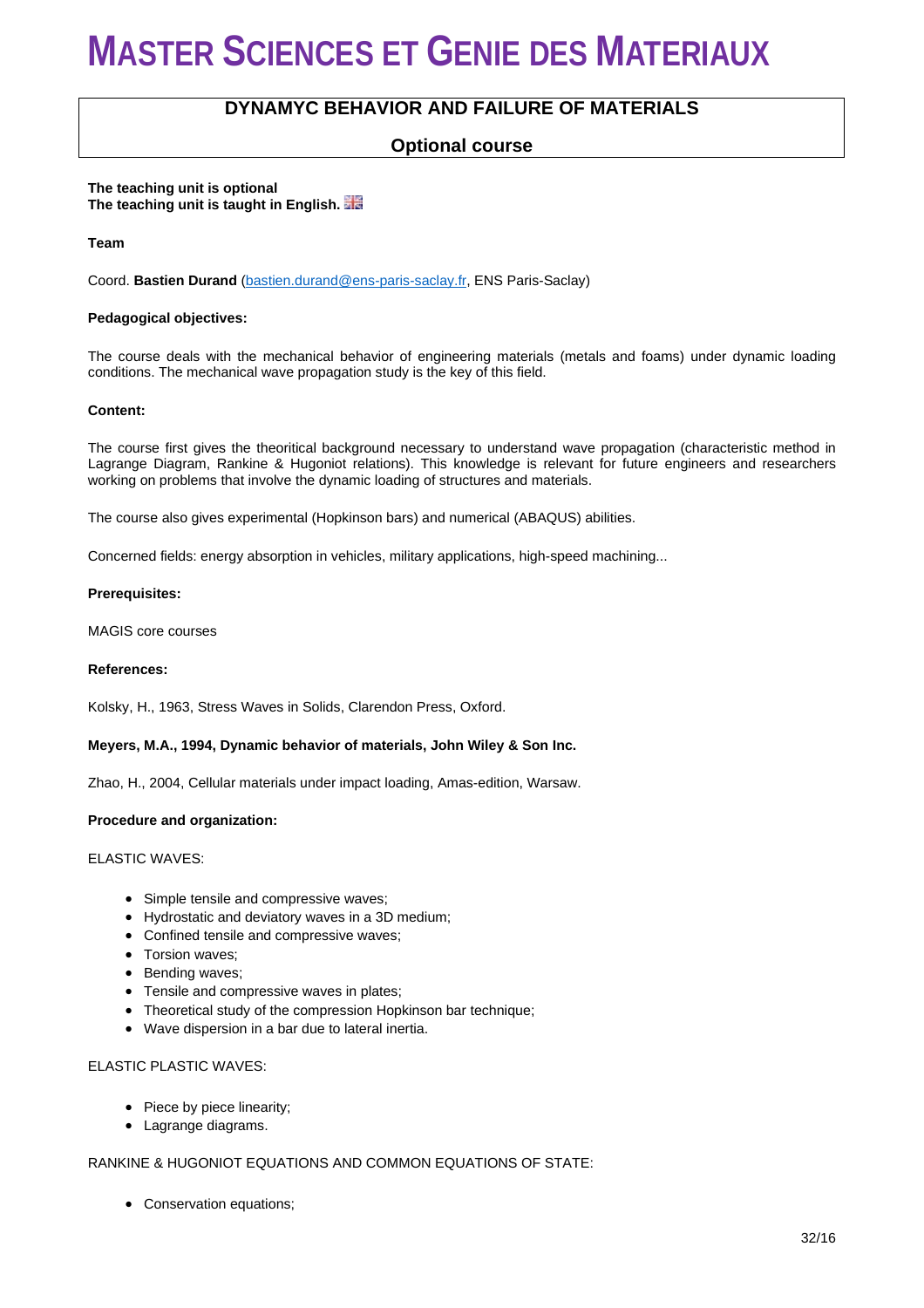- Application to elasticity;
- Waves in polytropic gases and in highly compressed solid materials (shock front theory, Rayleigh line);
- Application to non-compressive fluid mechanics (Bernoulli relation);
- Foam dynamic behavior.

VISCO-ELASTIC WAVES

EXPERIMENTAL WORK:

- Dynamic shear test on a glue joint using tensile Hopkinson bars;
- Strain gauge measurement processing to determine forces and velocities;
- Digital Image Correlation to determine local displacements.

#### NUMERICAL WORK:

- Use of a finite element software (ABAQUS-CAE);
- Numerical study of elastic-plastic waves in solid materials and in foams;
- Numerical study of wave dispersion.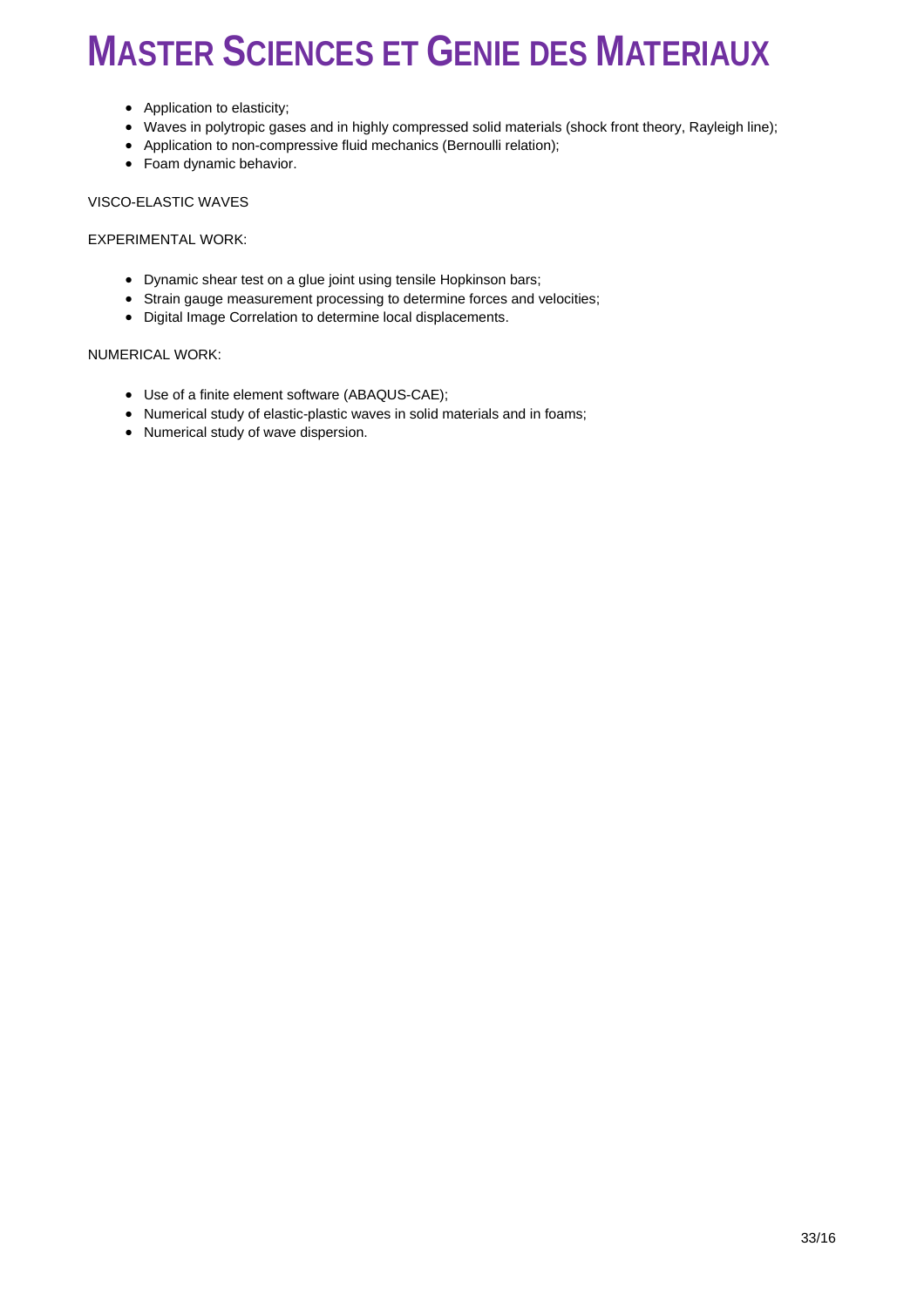### **ALGORITHMIC MODELLING OF PHYSICAL PROCESSES**

### **Optional**

#### **The teaching unit is optional The teaching unit is taught in French.**

#### **It can be easily followed by English speaking students**

Coord. **Olivier Hubert** [\(olivier.hubert@ens-paris-saclay.fr,](mailto:olivier.hubert@ens-paris-saclay.fr) ENS Paris-Saclay)

#### **Pedagogic team :**

- Hubert, Olivier, Professeur des universités, CNU60, ENS Paris-Saclay [\(olivier.hubert@ens-paris-saclay.fr\)](mailto:olivier.hubert@ens-paris-saclay.fr)
- Lorong Philippe, Professeur des universités, CNU60, ENSAM [\(philippe.lorong@ensam.eu\)](mailto:philippe.lorong@ensam.eu)
- Ranc, Nicolas, Professeur des universités, CNU60, ENSAM [\(nicolas.ranc@ensam.eu\)](mailto:nicolas.ranc@ensam.eu)
- Guilhem, Yoann, Maître de conférences, CNU 60, ENS Paris-Saclay.[\(Yoann.guilhem@ens-paris-saclay.fr\)](mailto:Yoann.guilhem@ens-paris-saclay.fr)

#### **Schedule and practical organisation :**

- Course 1A: Typology of multiphysics couplings (local, global, strong, weak), unified formulation of balance equations and constitutive laws (mass conservation, momentum, energy); Chemical diffusion, heat, phase change
- Course 1B: Elliptical, parabolic and hyperbolic problems (algorithms, convergence and stability).
- Course 2A: Solving multiphysic problems using finite differences, explicit, implicit scheme, theta-scheme
- Course 2B: Thermo-mechanics of plasticity: static, fatigue, measurement, simulation.
- Course 3A: Change of scale for the simulation of free deformations: Shape memory alloys, magnetomechanics, electro-mechanics.
- 3B project session: Presentation / choice of projects
- Project session 4: Validation of numerical project objectives, validation of formulations
- Sessions 5-10: Numerical projects.

#### **Pedagogical objectives**

#### **Content:**

The final objective is to propose a typology of multi-physical problems encountered in mechanics of materials, to present the methods and algorithms which make it possible to build an associated numerical model, and to implement these concepts through a numerical project (strong coupling with spatial-temporal evolution of the modelled physical fields).

#### **Skills:**

1 / Acquire the knowledge allowing to choose, identify and possibly develop, the most suitable model to describe one or more multiphysic couplings;

2 / Acquire the knowledge allowing to choose, identify and possibly develop, the numerical method most suited to the resolution of the targeted problem;

#### **Complementary skills :**

- matlab language, python
- writing of a scientific article
- oral presentation of work.

#### **Prerequisite:**

Continuum mechanics, elasticity, thermics, programming elements.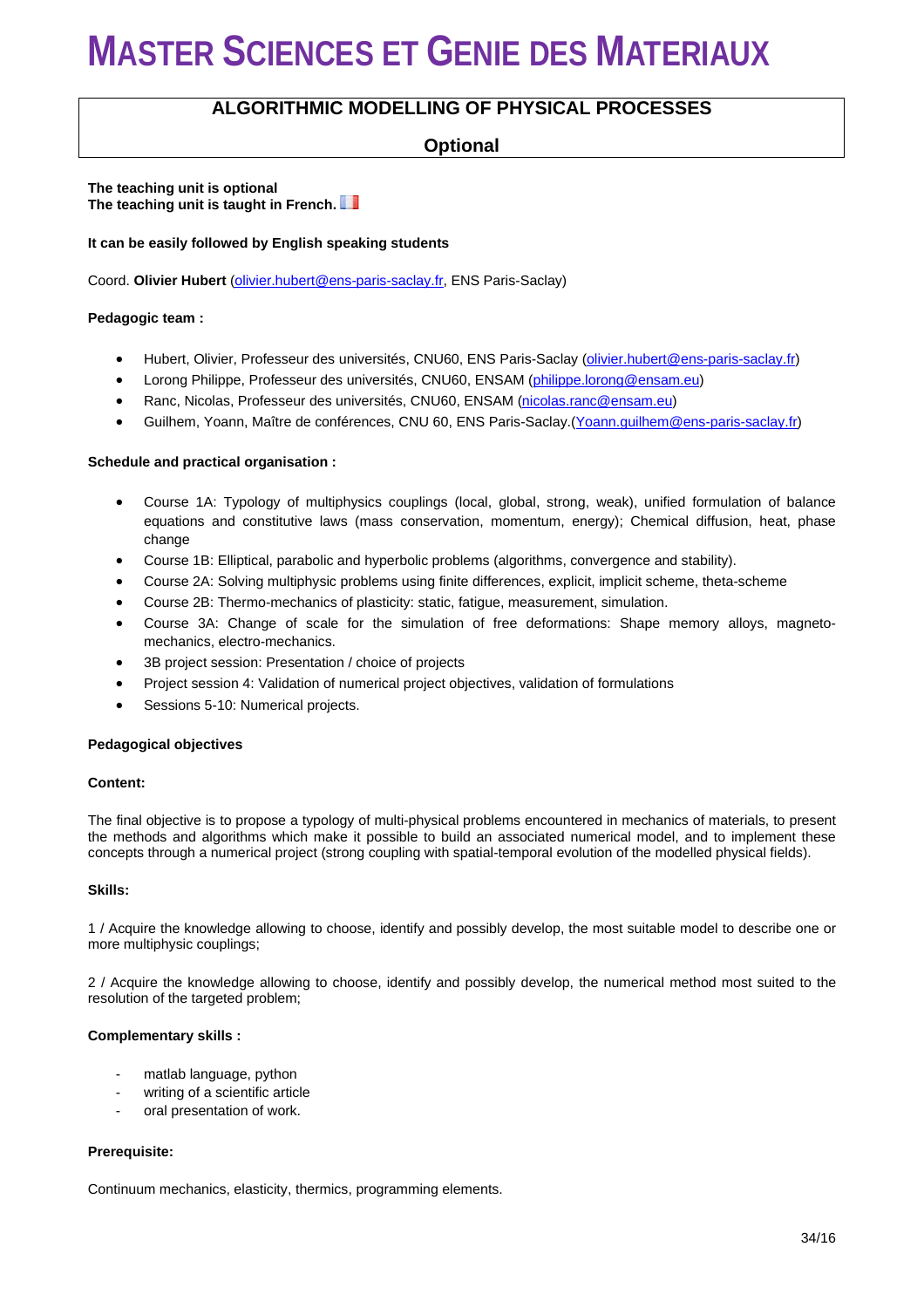#### **Bibliography:**

- Mécanique des matériaux solides, J. Lemaitre et J.L. Chaboche,A. Benallal, R. Desmorat, Dunod, 3e Ed. 2009.
- Mechanics of solid materials, J. Lemaitre et J.L. Chaboche, Cambridge Univ. Press, 1994.<br>- Mécanique pop-linéaire des matériaux J. Besson, G. Cailletaud, J.L. Chaboche, S. Forest
- Mécanique non-linéaire des matériaux, J. Besson, G. Cailletaud, J.L. Chaboche, S. Forest, Hermès, 2001.
- Modélisation numérique en sciences et génie des matériaux, Traité des matériaux (Tome 10), M. Rappaz, M. Bellet, M. Deville, Presses Polytechniques et Universitaires Romandes, Lausanne.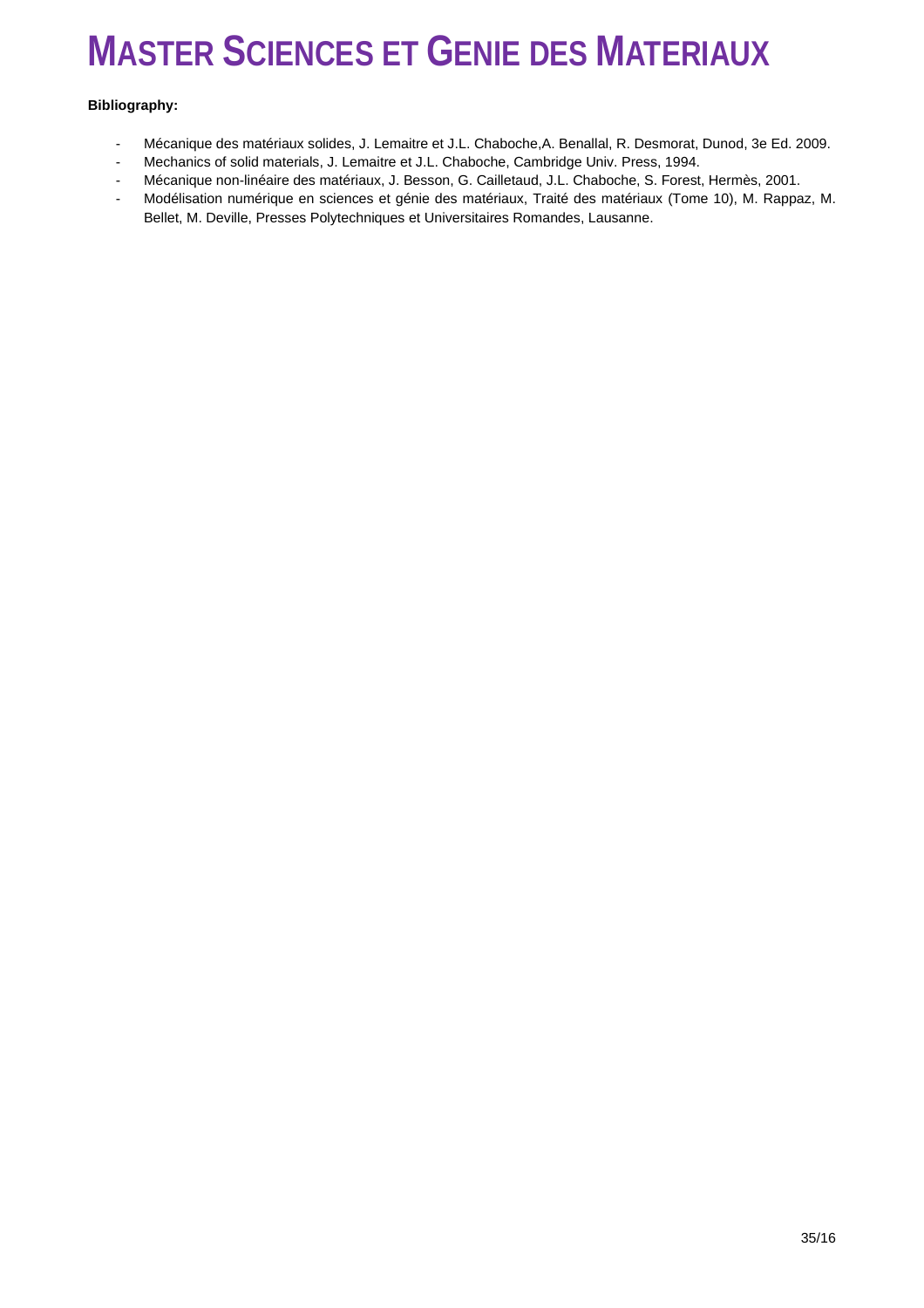

#### 3 ECTS

Coord. **Martin Poncelet** [\(martin.poncelet@ens-paris-saclay.fr,](mailto:martin.poncelet@ens-paris-saclay.fr) ENS Paris-Saclay)

#### **Pedagogic team :**

- Carole CHARBUILLET, Ensam Chambery [\(Carole.CHARBUILLET@ensam.eu\)](mailto:Carole.CHARBUILLET@ensam.eu)
- Imade KOUTIRI, Ensam Paris [\(Imade.KOUTIRI@ensam.eu\)](mailto:Imade.KOUTIRI@ensam.eu)
- Bertrand LARATTE, Ensam Bordeaux [\(Bertrand.LARATTE@ensam.eu\)](mailto:Bertrand.LARATTE@ensam.eu)
- Cyrille SOLLOGOUB, Ensam Paris [\(Cyrille.SOLLOGOUB@ensam.eu\)](mailto:Cyrille.SOLLOGOUB@ensam.eu)
- Martin PONCELET, ENS Paris-Saclay [\(martin.poncelet@ens-paris-saclay.fr\)](mailto:martin.poncelet@ens-paris-saclay.fr)
- Anne-Francoise Gourgue, Mine-ParisTech [\(anne-francoise.gourgues@mines-paristech.fr\)](mailto:anne-francoise.gourgues@mines-paristech.fr)
- Mateusz BOGDAN [\(mateusz.bogdan@arep.fr\)](mailto:mateusz.bogdan@arep.fr)

**Keywords :** Resource limitation, environmental impact, recycling, sustainability, optimization, additive manufacturing.

This course focuses on the environmental impact of the use of materials, and ways to reduce it.

The course begins by addressing the issue of constraints in the choice of materials. Beyond the simple economic cost, there are the restriction of resources (geological limitations, politics), legal frameworks (national, international) and the setting up of recycling channels (both constraint and partial solution of the limitation problem). More generally than the environmental impact of a material, the question of estimating the impact of an entire product (thus including its materials, but also its manufacturing processes and, in general, its entire life cycle) arises. What methods exist to quantify this impact?

A description of the technical, ecological and geostrategic issues, as well as recycling and reuse solutions for two main families of materials is then proposed. These are, on the one hand, the family of metals, from heavy production (steel, aluminium) to precious metals and rare earths, and, on the other hand, the family of polymers, natural, derived from hydrocarbons or biosourced.

Finally, the current avenues aimed at reducing the use of materials will be presented: functionalization (a material fulfils several functions), topological optimization (less material used for the same performance), additive manufacturing techniques (allowing a reduction in the quantity of material used during production). A critical look at the entire additive manufacturing process will be proposed, including the development of consumables and the post-treatment of parts.